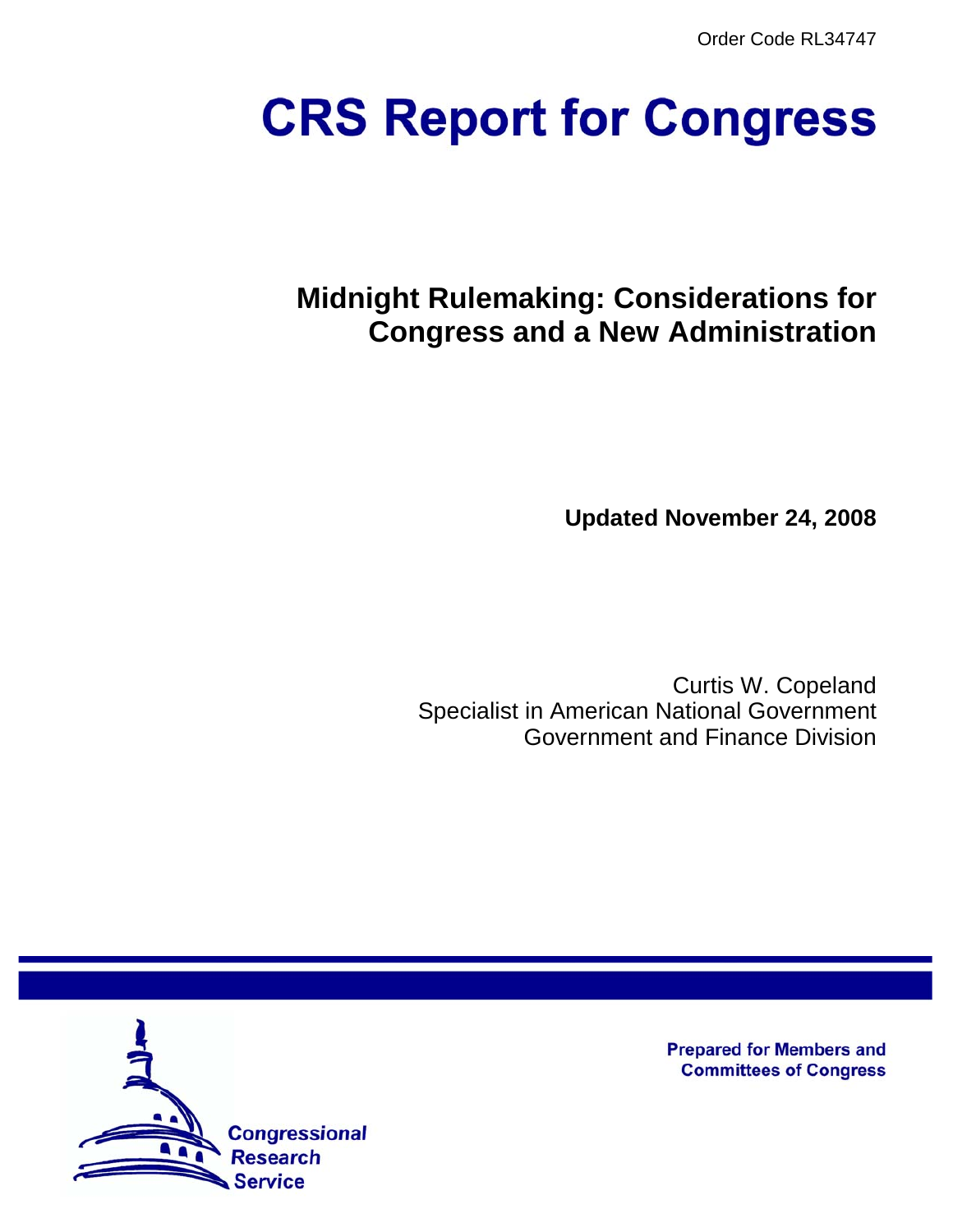# Midnight Rulemaking: Considerations for Congress and a New Administration

## **Summary**

At the end of every recent presidential administration involving a change in the party controlling the White House, the level of rulemaking activity by federal agencies tends to increase. On May 9, 2008, White House Chief of Staff Joshua B. Bolten issued a memorandum to the heads of executive departments and agencies stating that "regulations to be finalized in this Administration should be proposed no later than June 1, 2008, and final regulations should be issued no later than November 1, 2008." Despite this directive, federal agencies appear to be issuing an increasing number of "midnight rules" at the end of the Bush Administration, including a number of rules attracting controversy.

One approach that previous Presidents have used to control rulemaking at the start of their administrations has been the imposition of a moratorium on new regulations by executive departments and independent agencies, accompanied by a requirement that the departments and agencies postpone the effective dates of certain rules. However, for rules that have already been published in the *Federal Register*, the only way for the departments or agencies to eliminate or change the rules is by going back through the rulemaking process. Although the Administrative Procedure Act (5 U.S.C. § 551 *et seq*.) permits agencies to shorten the rulemaking process for "good cause," an agency's use of this exception is subject to judicial review.

The Congressional Review Act (CRA, 5 U.S.C. §§ 801-808) permits the use of expedited procedures, primarily in the Senate, to disapprove agencies' final rules. The CRA requires that agencies submit all final rules to Congress before they take effect. If Congress adjourns its annual session *sine die* less than 60 "legislative days" in the House of Representatives or 60 "session days" in the Senate after a rule is submitted to it, then the rule is carried over to the next session of Congress and subject to possible disapproval during that session.

Although only one rule has been disapproved using CRA procedures since the legislation was enacted in 1996, Congress has frequently added provisions to agency appropriations bills to prohibit the finalization of particular proposed rules, prohibit the development of particular regulations, restrict the implementation or enforcement of certain rules, and put conditions on the development or implementation of particular rules. Unlike CRA disapprovals, however, these provisions do not eliminate the regulations from the *Code of Federal Regulations*, and do not prevent the agency from issuing the same or similar regulation.

Legislation introduced late in the  $110<sup>th</sup>$  Congress (H.R. 7296) would generally prevent any "midnight rule" (i.e., a rule published in the last 90 days that a President serves in office) from taking effect for 90 days after an agency head is appointed by a new President, and would allow a new agency head to disapprove a midnight rule within 90 days after being appointed.

This report will be updated when additional information becomes available.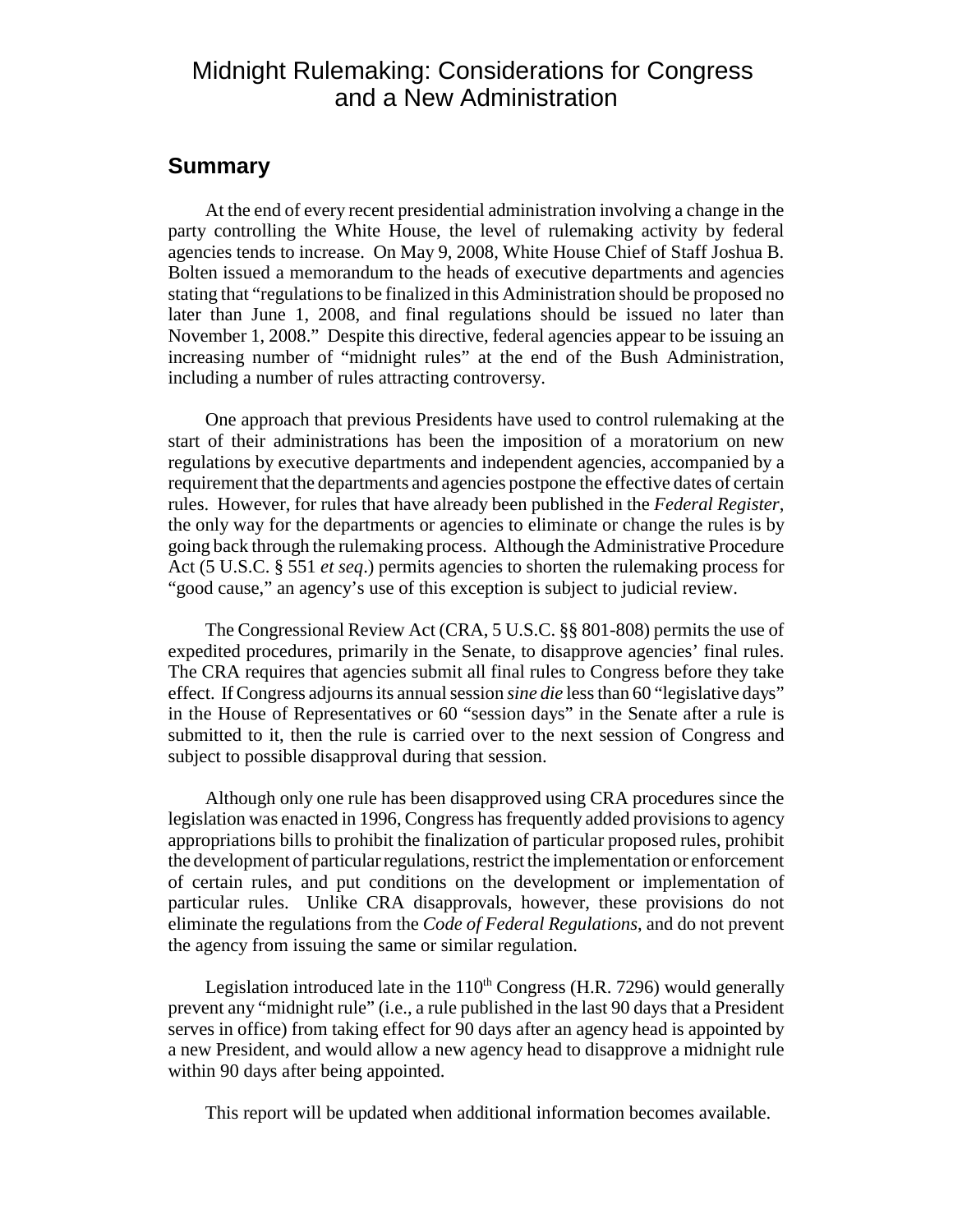# **Contents**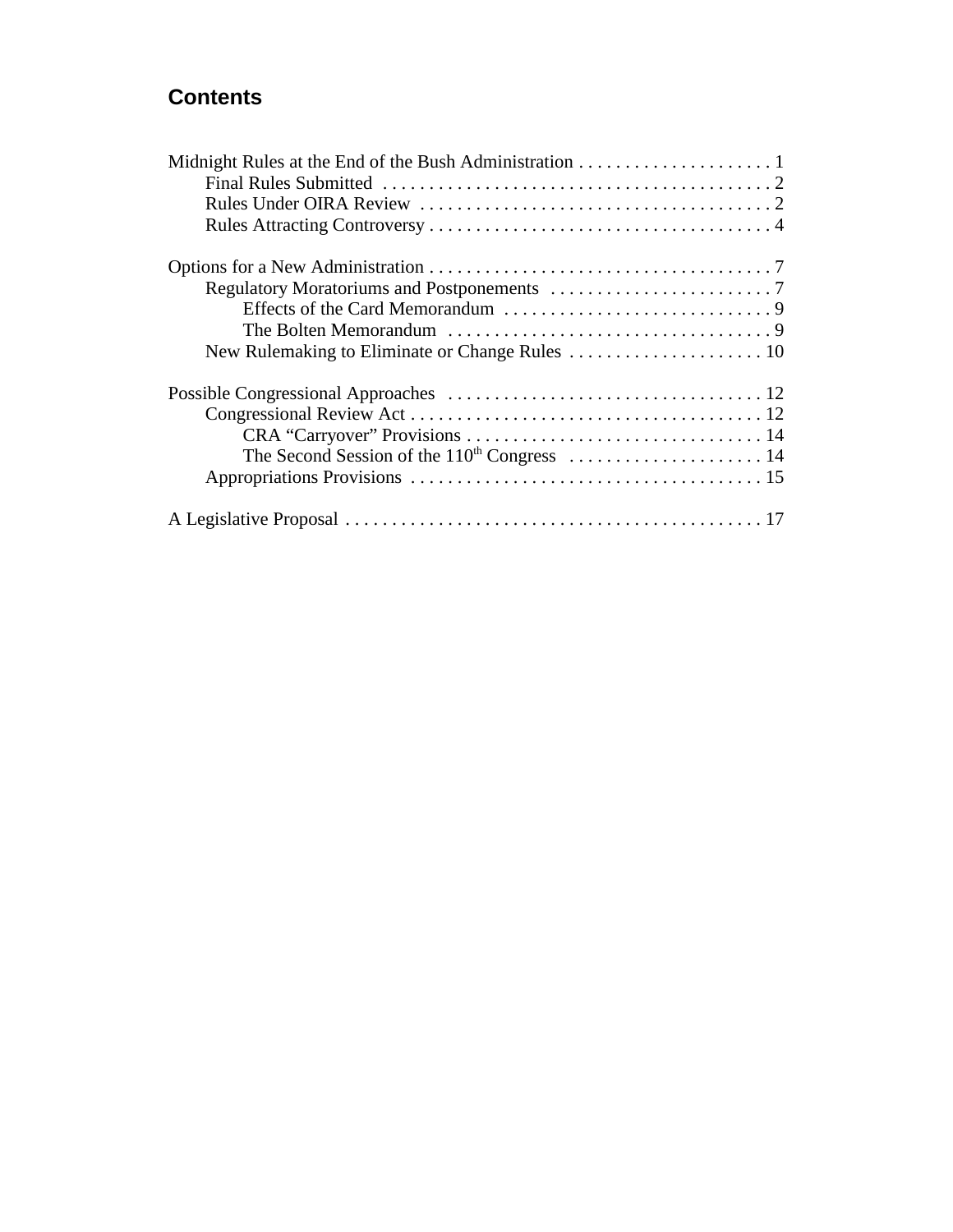# Midnight Rulemaking: Considerations for Congress and a New Administration

As various authors have documented, at the end of every recent presidential administration involving a change in the party controlling the White House, the level of rulemaking activity by federal agencies tends to increase — a phenomenon often referred to as "midnight rulemaking."<sup>1</sup> For example, Jay Cochran of the Mercatus Center at George Mason University reported that, between 1948 and 2001, when the party in control of the White House changed, the number of pages printed in the *Federal Register* increased an average of 17% during the final three months of an outgoing administration when compared to the number of pages during the same period in non-election years.<sup>2</sup> Susan Dudley, the current administrator of the Office of Information and Regulatory Affairs (OIRA) at the Office of Management and Budget (OMB), wrote in 2001 (while a senior research fellow at the Mercatus Center) that the sharp increase in regulatory output at the end of the Clinton Administration was "not an anomaly," and that "sudden bursts of regulatory activity at the end of a presidential administration are systematic, significant, and cut across party lines."3

One explanation for the issuance of "midnight rules" is the desire of the outgoing administration to complete its work and achieve certain policy goals before the end of its term of office — what Cochran termed the "Cinderella effect." However, issuing midnight rules can also help ensure a legacy for a President. As another observer said, putting agency rules into effect before the end of a presidency is "a way for an administration to have life after death."4

# **Midnight Rules at the End of the Bush Administration**

Recognizing the tendency for midnight rulemaking at the end of a presidency, on May 9, 2008, White House Chief of Staff Joshua B. Bolten issued a memorandum to the heads of executive departments and agencies stating that, except for

<sup>&</sup>lt;sup>1</sup> See Jerry Brito and Veronique de Rugy, "Midnight Regulations and Regulatory Review," Working Paper No. 08-34, Mercatus Center, George Mason University, available at [http://www.mercatus.org/uploadedFiles/Mercatus/Publications/Midnight%20Regulation s.pdf] for a recent example of this research.

<sup>2</sup> Jay Cochran, III, *The Cinderella Constraint: Why Regulations Increase Significantly During Post-Election Quarters* (Arlington, VA: Mercatus Center, 2001), available at [http://www.mercatus.org/PublicationDetails.aspx?id=17546].

<sup>3</sup> Susan E. Dudley, "Reversing Midnight Regulations," *Regulation*, Spring 2001, p. 9.

<sup>4</sup> John M. Broder, "A Legacy Bush Can Control," *New York Times*, September 9, 2007, p. A1, quoting Phillip Clapp, president of the National Environmental Trust.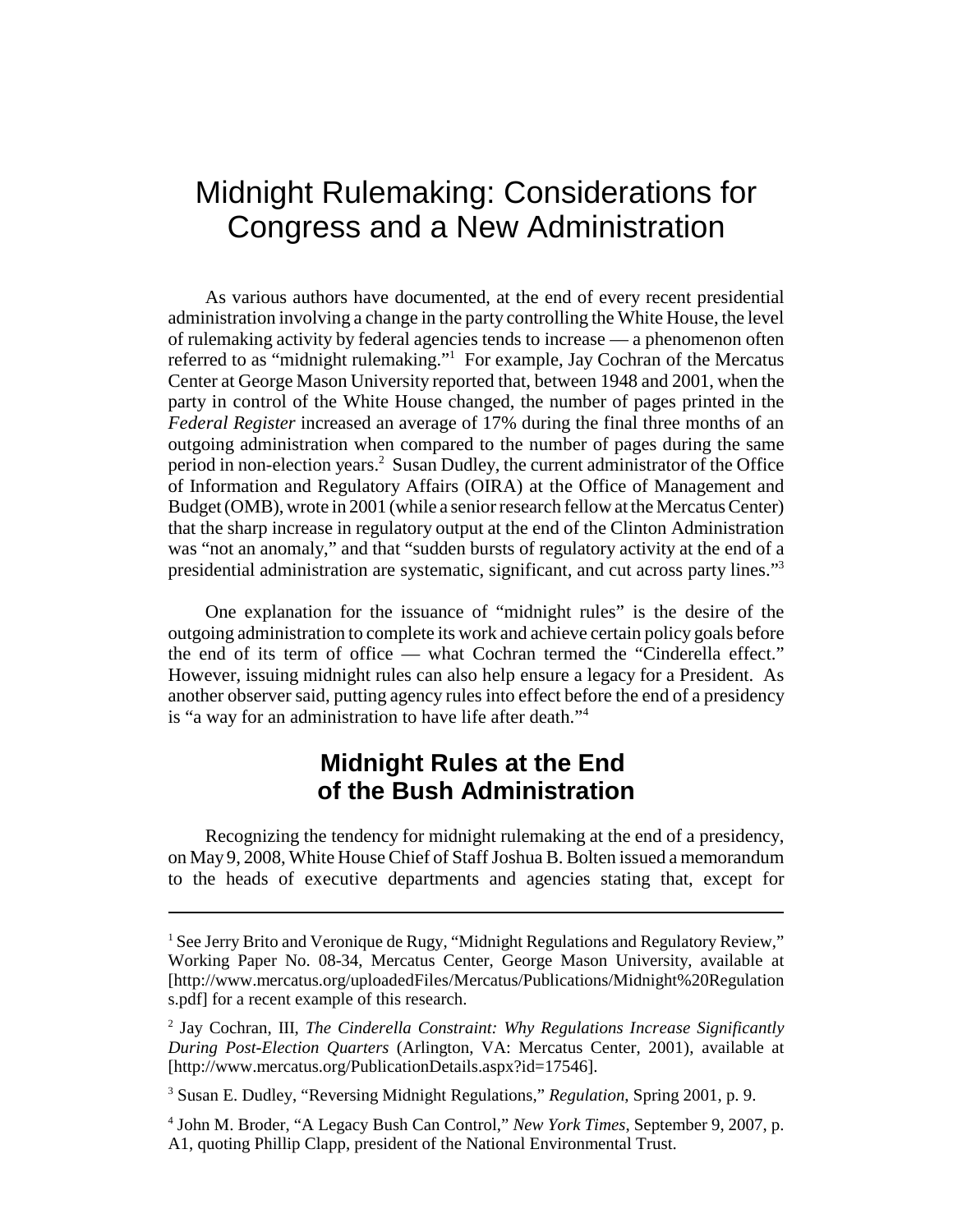"extraordinary circumstances, regulations to be finalized in this Administration should be proposed no later than June 1, 2008, and final regulations should be issued no later than November 1, 2008."5 He also said the administrator of OIRA would "coordinate an effort to complete Administration priorities in this final year," and that the OIRA administrator would "report on a regular basis regarding agency compliance with this memorandum."6

#### **Final Rules Submitted**

Despite this initiative, federal agencies appear to be issuing an increasing number of rules at the end of the Bush Administration. One indication is the number of final rules that are being sent to the Government Accountability Office (GAO) pursuant to requirements in the Congressional Review Act (CRA, 5 U.S.C. §§ 801- 808).<sup>7</sup> According to data obtained from GAO, from January through May 2008, GAO received an average of 232 rules per month from federal agencies. However, from June through October 2008, GAO received an average of 310 rules per month — a 33.6% increase. The rate of rule submissions from June through October 2008 is also higher when compared to the same June-through-October period in 2007 (241 rules per month in 2007 compared with 310 rules per month in 2008 — a 28.6% increase).

The CRA also requires GAO to provide Congress with a report on each "major" rule (e.g., rules with at least a \$100 million impact on the economy) within 15 calendar days of the rule being sent to GAO and Congress.<sup>8</sup> During the first five months of 2008, federal agencies sent a total of 21 major rules to GAO. However, in the second five months of 2008 (June through October), the agencies sent GAO 46 major rules (including 18 in the month of October alone) — a 119% increase. The number of major rules in the second five months of 2008 is also higher than the number in the second five months of 2007 (46 major rules during this period in 2008 compared with 28 major rules in 2007 — a 64% increase).

#### **Rules Under OIRA Review**

Another indication of increased rulemaking activity in the final months of the Bush Administration is the number of rules being reviewed by OIRA before being

<sup>&</sup>lt;sup>5</sup> See [http://www.whitehouse.gov/omb/inforeg/cos\_memo\_5\_9\_08.pdf] for a copy of this memorandum. The memorandum said that agencies needed to "resist the historical tendency of administrations to increase regulatory activity in their final months."

<sup>6</sup> Under Executive Order 12866, OIRA reviews all significant rules before they are published in the *Federal Register*, and is the President's chief representative in the rulemaking process. See CRS Report RL32397, *Federal Rulemaking: The Role of the Office of Information and Regulatory Affairs*, by Curtis W. Copeland.

<sup>&</sup>lt;sup>7</sup> The Congressional Review Act (in 5 U.S.C. § 801(a)(1)(A)) requires all final rules to be sent to each house of Congress and GAO before they can take effect. This requirement applies to all federal agencies, including independent boards and commissions such as the Securities and Exchange Commission and the Federal Communications Commission.

 $8^8$  5 U.S.C. § 801(a)(2)(A).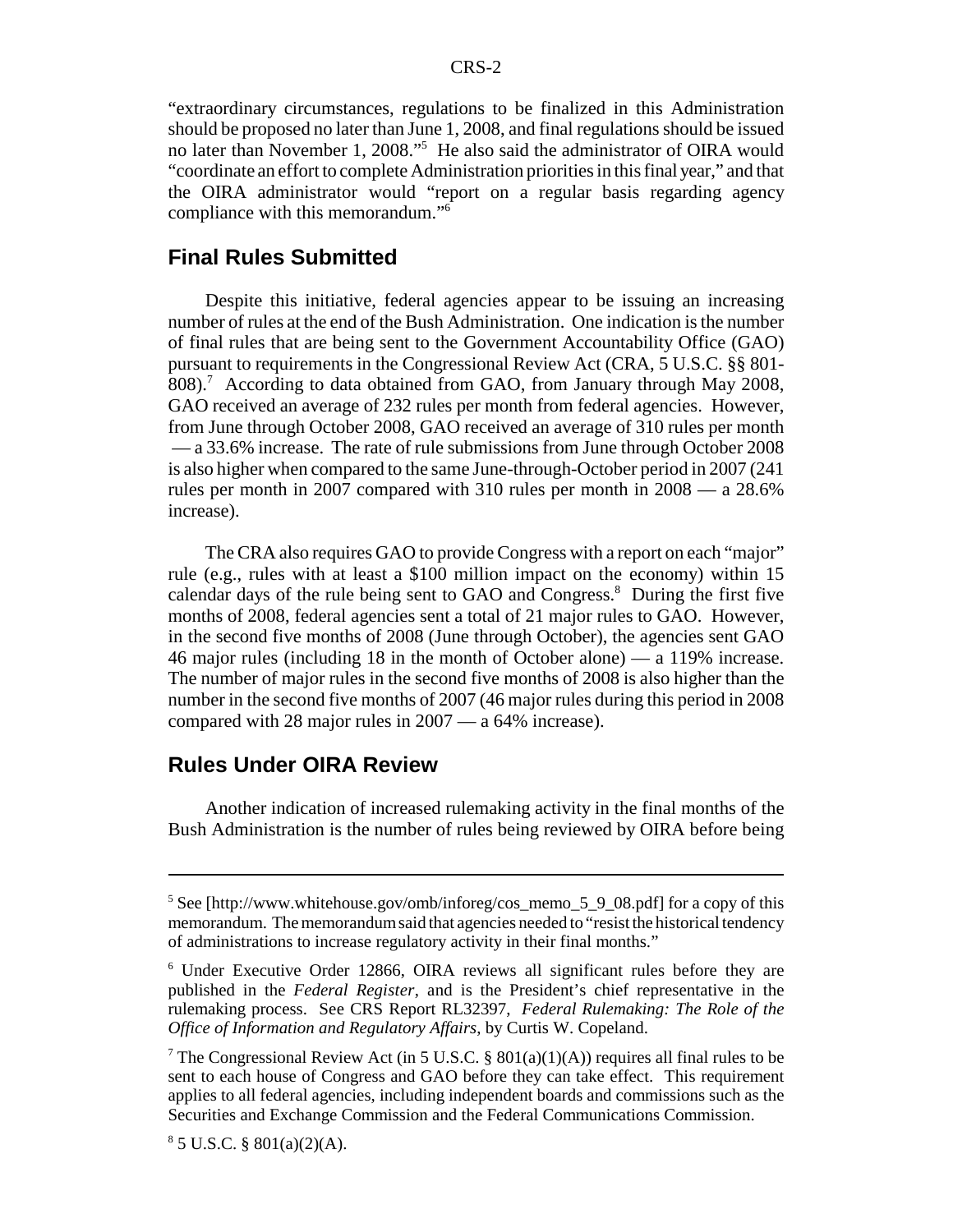published in the *Federal Register*. Although the OIRA data do not include rules issued by independent boards and commissions (e.g., the Securities and Exchange Commission, or the Federal Communications Commission), the data do include all cabinet departments and independent agencies like the Environmental Protection Agency (EPA) and the Social Security Administration. Also, the data include only rules considered "significant" under Executive Order 12866 — rules that are the most likely to be controversial.<sup>9</sup>

 In September and October 2008, OIRA reviewed a total of 149 significant rules, including 103 final rules. The monthly average number of rules reviewed in September and October (75) was nearly 50% higher than the average for the preceding eight months of 2008 (51). More tellingly, the monthly average number of *final* rules that OIRA reviewed in September and October (52) was more than three times the average of the previous eight months (16). Also, the number of rules that OIRA reviewed in September and October 2008 was nearly 70% higher than the same two months in 2007 (149 versus 88), and the number of final rules was nearly 150% higher (103 versus 42).

There is also evidence that the pace of OIRA's work is continuing. As of October 31, 2008, there were 136 rules under review at OIRA, including 84 final rules. The agencies with the most rules under review at OIRA at that time were

- EPA (21 rules, including 7 final rules);
- the Department of Health and Human Services (HHS, 18 rules, including 13 final rules);
- the Department of Justice (DOJ, 11 rules, including 8 final rules);
- the Department of Veterans Affairs (DVA, 11 rules, including 8 final rules);
- the Department of Transportation (DOT, 11 rules, including 7 final rules); and
- the Department of Homeland Security (DHS, 10 rules, including 8 final rules).

At least 14 of the 136 rules that were under review at OIRA were "economically significant" rules (e.g., rules that are expected to have a \$100 million impact on the

 $9$  Section 3(f) of Executive Order 12866 defines a rule as "significant" if it would "(1) Have an annual effect on the economy of \$100 million or more or adversely affect in a material way the economy, a sector of the economy, productivity, competition, jobs, the environment, public health or safety, or State, local, or tribal governments or communities; (2) Create a serious inconsistency or otherwise interfere with an action taken or planned by another agency; (3) Materially alter the budgetary impact of entitlements, grants, user fees, or loan programs or the rights and obligations of recipients thereof; or (4) Raise novel legal or policy issues arising out of legal mandates, the President's priorities, or the principles set forth in this Executive order."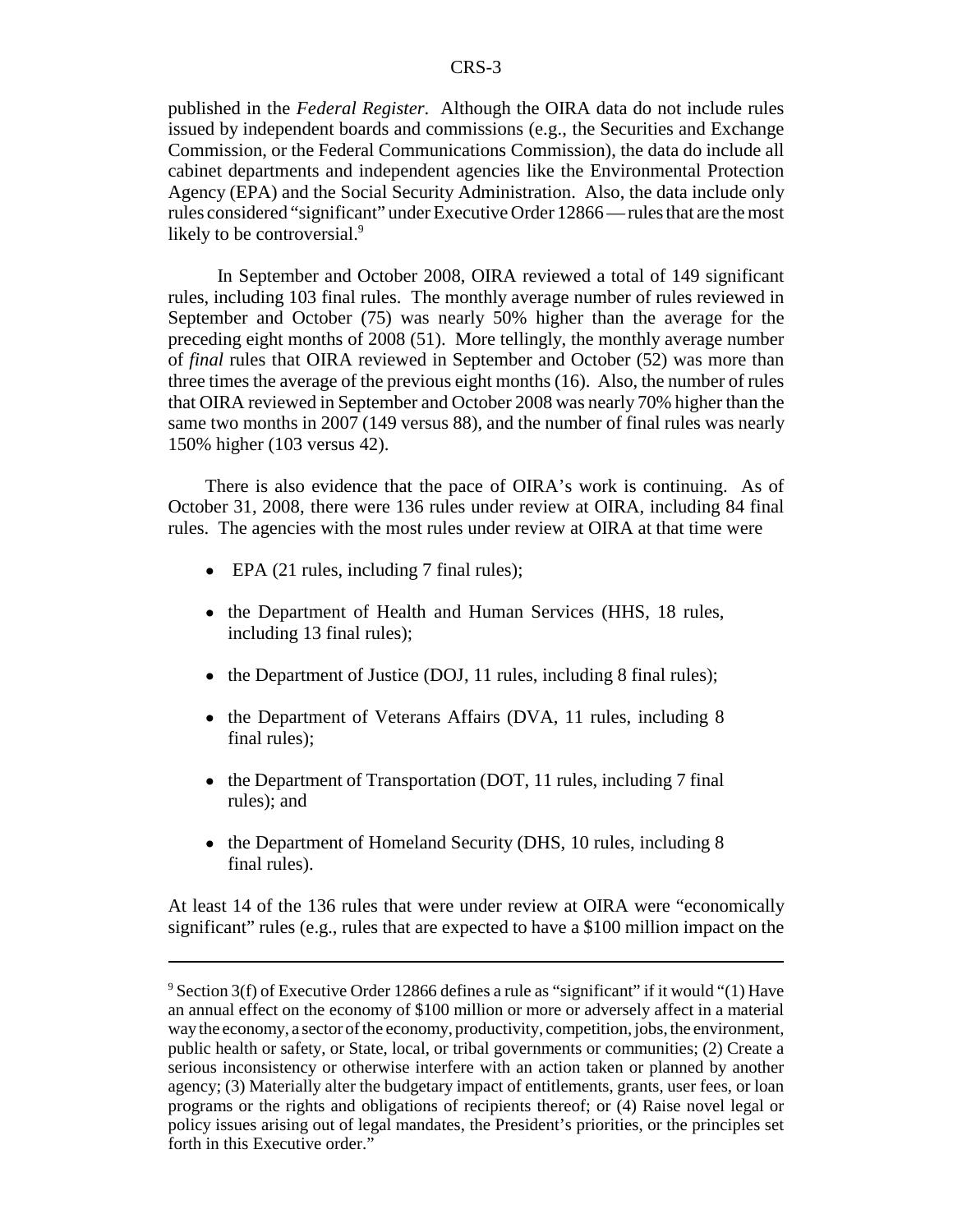economy) that would probably not be allowed to take effect for 60 days after they were published in the *Federal Register*. 10

## **Rules Attracting Controversy**

Several Members of Congress and others have expressed concerns about many proposed and final rules that have been published or that are still under review, and some have called for the next President or Congress to stop certain rules from taking effect.<sup>11</sup> Rules that have been identified as problematic include the following:

- an EPA "new source review" rule that, if made final, would alter current requirements stipulating when upgrades at older power plants would require the installation of modern anti-pollution equipment. $^{12}$  EPA said that the change would balance environmental protection with the "economic need of sources to use existing physical and operating capacity." However, environmental groups contend that the change would weaken existing protections and conflicts with a recent decision of the Supreme Court related to this issue. $13$
- a Department of the Interior (DOI) rule that, in the words of the proposal, requires that surface coal mining operations "minimize the creation of excess spoil and the adverse environmental impacts of

<sup>&</sup>lt;sup>10</sup> As discussed later in this report, Section 801(a)(3) of the Congressional Review Act generally requires the effective dates of all "major" rules to be delayed for at least 60 days after publication in the *Federal Register* or presentation to Congress, whichever is later. The definitions of an "economically significant" rule and a "major" rule are essentially the same.

 $<sup>11</sup>$  For example, the chairman of the House Select Committee on Energy Independence and</sup> Global Warming released a report on October 31, 2008, listing a number of rules that the majority staff considered problematic. To view a copy of this report, see [http://globalwarming.house.gov/mediacenter/pressreleases\_2008?id=0056]. The same day, the Speaker of the House issued a list of "ghoulish midnight regulations" being issued by the Bush Administration. To view a copy of this list, see [http://www.speaker.gov/ blog/?p=1567]. On November 3, 2008, OMB Watch published a list of "controversial rules worth watching." To view this list, see [http://www.ombwatch.org/article/blogs/ To view this list, see [http://www.ombwatch.org/article/blogs/ entry/5494]. For a recent article on this issue, see Cindy Skrzycki, "Democrats Eye Bush Midnight Regulations," *Washington Post*, November 11, 2008, p. D3.

 $12$  For the proposed rule, see U.S. Environmental Protection Agency, "Supplemental Notice of Proposed Rulemaking for Prevention of Significant Deterioration and Nonattainment New Source Review: Emission Increases for Electric Generating Units," 72 *Federal Register* 26201, May 8, 2007.

<sup>&</sup>lt;sup>13</sup> American Lung Association, EarthJustice, Environmental Defense, Natural Resources Defense Council, and Sierra Club; "Comments on EPA's Proposed 'Supplemental Notice of Proposed Rulemaking for Prevention of Significant Deterioration and Nonattainment New Source Review: Emission Increases for Electric Generating Units,'" available at [http://www.regulations.gov/fdmspublic/component/main?main=DocumentDetail&o=09 00006480273d62].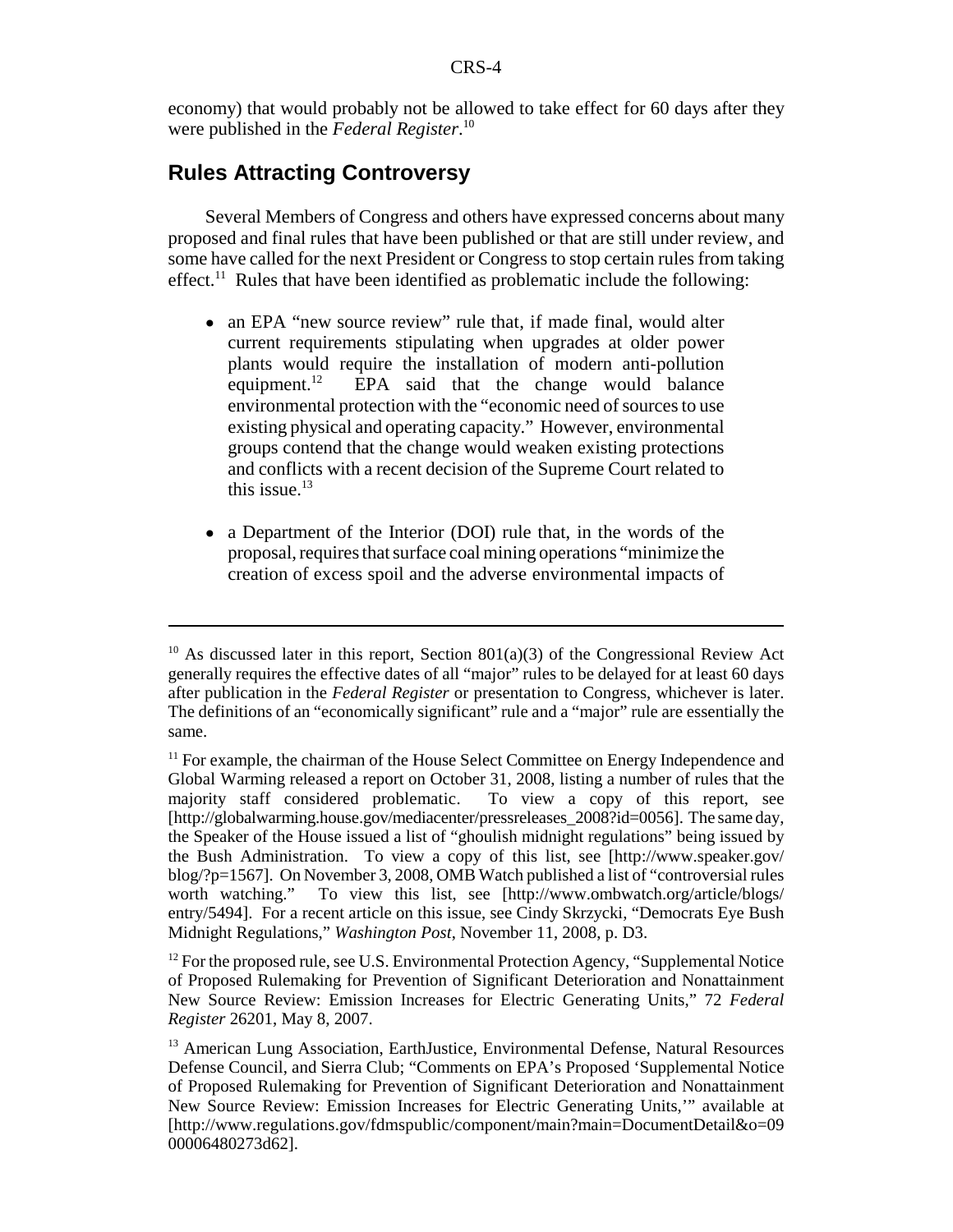fills," but that some observers have said would allow deposits of waste mountaintop material within 100 feet of certain streams.<sup>14</sup>

- a DOI proposed rule that would, among other things, give federal agencies greater responsibility in determining when and how their actions may affect species under the Endangered Species Act.15 Several Members of Congress have expressed concerns about the draft rule, and congressional hearings are expected.<sup>16</sup>
- a DOJ proposed rule that would "clarify and update" the policies governing criminal intelligence systems that receive federal funding, but that some contend would make it easier for state and local police to collect, share, and retain sensitive information about Americans, even when no underlying crime is suspected.<sup>17</sup>
- a DOJ proposed rule that would "adopt enforceable accessibility standards under the Americans with Disabilities Act of 1990 (ADA)," but that critics contend would weaken those standards and reduce enforcement efforts.<sup>18</sup>
- an EPA revision of the definition of "solid waste" that would exclude certain types of sludge and byproducts (referred to in the

 $14$  For the proposed rule, see U.S. Department of the Interior, Office of Surface Mining Reclamation and Enforcement, "Excess Spoil, Coal Mine Waste, and Buffers for Waters of the United States," 72 *Federal Register* 48889, August 24, 2007. The final rule has been under review at OIRA since September 22, 2008. For characterizations of the rule, see John M. Broder, "Rule to Expand Mountaintop Coal Mining," *New York Times*, August 23, 2007, p. A1.

<sup>&</sup>lt;sup>15</sup> For the proposed rule, see U.S. Department of the Interior, Fish and Wildlife Service, and U.S. Department of Commerce, National Oceanic and Atmospheric Administration, National Marine Fisheries Service, "Interagency Cooperation Under the Endangered Species Act," 73 *Federal Register* 47868, August 15, 2008. On September 12, 2008, the agencies extended the comment period for this rule to October 14, 2008, and on October 27, 2008, the agencies allowed comment on the draft environmental assessment until November 6, 2008. See also Juliet Eilperin, "Endangered Species Act Changes Give Agencies More Say," *Washington Post*, August 12, 2008, p. A1, for characterizations of the rule.

<sup>16</sup> For more detailed information about this rule, see CRS Report RL34641, *Proposed Changes to Regulations Governing Consultation Under the Endangered Species Act (ESA)*, by Kristina Alexander and M. Lynne Corn.

 $17$  For the proposed rule, see U.S. Department of Justice, Office of Justice Programs, "Criminal Intelligence Systems Operating Procedures," 73 *Federal Register* 44673, July 31, 2008. For a characterization of the rule, see Spencer S. Hsu and Carrie Johnson, "U.S. May Ease Police Spy Rules," *Washington Post*, August 16, 2008, p. A1.

<sup>&</sup>lt;sup>18</sup> For the proposed rule, see U.S. Department of Justice, Civil Rights Division, "Nondiscrimination on the Basis of Disability by Public Accommodations and in Commercial Facilities," 73 *Federal Register* 34508, June 17, 2008. For a characterization of the rule, see "Ghoulish Midnight Regulations," available at [http://www.speaker.gov/ blog/?p=1567].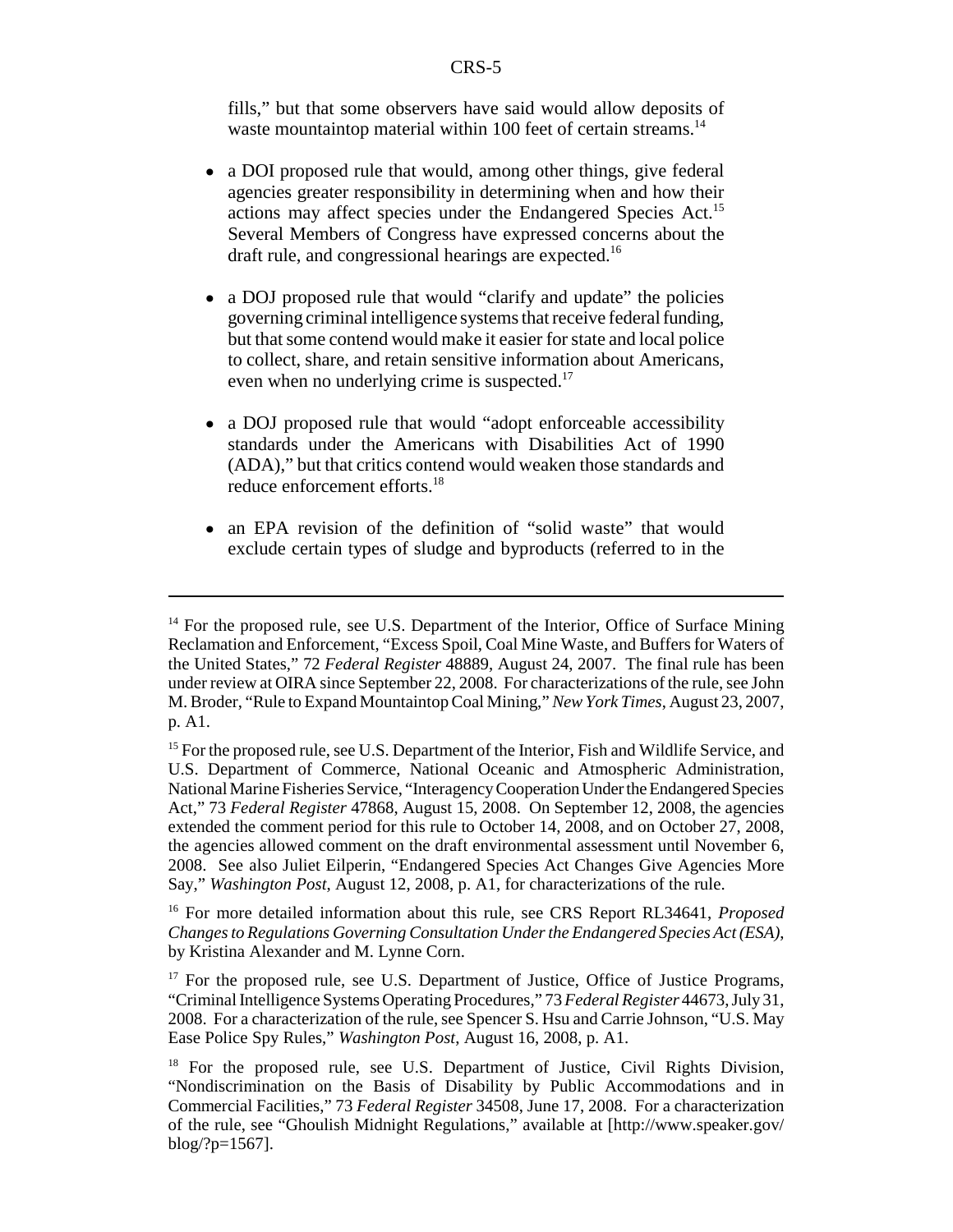proposed rule as "hazardous secondary waste") from regulation under the Resource Conservation and Recovery Act.<sup>19</sup>

- an EPA rule that is expected to change how pollution levels are measured under certain parts of the Clean Air Act, and that some contend will change emissions standards for industrial facilities operating near national parks.20
- a National Park Service rule that, if consistent with the April 2008 proposal, would change the agency's current policy and permit state laws to determine whether concealed firearms could be carried in national parks.<sup>21</sup>
- a proposed amendment to the Federal Acquisition Regulation to require certain contractors and subcontractors to use the E-Verify system to confirm that certain of their employees are eligible to work in the United States, but which the U.S. Chamber of Commerce and others said contravenes the intent of Congress and raises numerous practical difficulties.22

<sup>21</sup> U.S. Department of the Interior, National Park Service, "General Regulations for Areas Administered by the National Park Service and the Fish and Wildlife Service," 73 *Federal Register* 2338, April 30, 2008. The final rule has been under review at OIRA since November 4, 2008.

<sup>&</sup>lt;sup>19</sup> The final rule was published on October 30, 2008. See U.S. Environmental Protection Agency, "Revisions to the Definition of Solid Waste," 73 *Federal Register* 64668, October 30, 2008. For more information on this rule and the perspectives of various parties, see Charlotte E. Tucker, "EPA Completing Last Steps for Regulation to Redefine Waste to Encourage Recycling," *BNA Daily Report for Executives*, July 17, 2008, p. C-1.

<sup>20</sup> Juliet Eilperin, "Clean-Air Rules Protecting Parks Set to Be Eased," *Washington Post*, May 16, 2008, p. A1; and Mark Clayton, "Why National Parks, Coal-Fired Power Plants May Be Neighbors," *Christian Science Monitor*, April 24, 2008, p. 13. For the proposed rule, see U.S. Environmental Protection Agency, "Prevention of Significant Deterioration New Source Review: Refinement of Increment Modeling Procedures," 72 *Federal Register* 31371, June 6, 2007. The final rule has been under review at OIRA since October 30, 2008. In an April 2008 letter responding to questions posed by the chairman of the House Committee on Oversight and Government Reform, EPA said it was "unable to conclusively confirm or deny" suggestions from the National Park Service that the proposed rule would make it easier to build power plants near national parks. See [http://oversight.house.gov/ documents/20080514180808.pdf].

 $22$  For the proposed rule, see U.S. Department of Defense, General Services Administration, and National Aeronautics and Space Administration, "Federal Acquisition Regulation; FAR Case 2007-013, Employment Eligibility Verification," 73 *Federal Register* 33374, June 12, 2008. See [http://www.uschamber.com/assets/labor/080811\_fed\_Ks.pdf] for the views of the U.S. Chamber of Commerce. The day after this proposed rule was published, the Department of Homeland Security announced it was requiring its contractors to use the Everify program. U.S. Department of Homeland Security, Office of the Secretary, "Designation of the Electronic Employment Eligibility Verification System Under Executive Order 12989, as Amended by the Executive Order Entitled 'Amending Executive Order (continued...)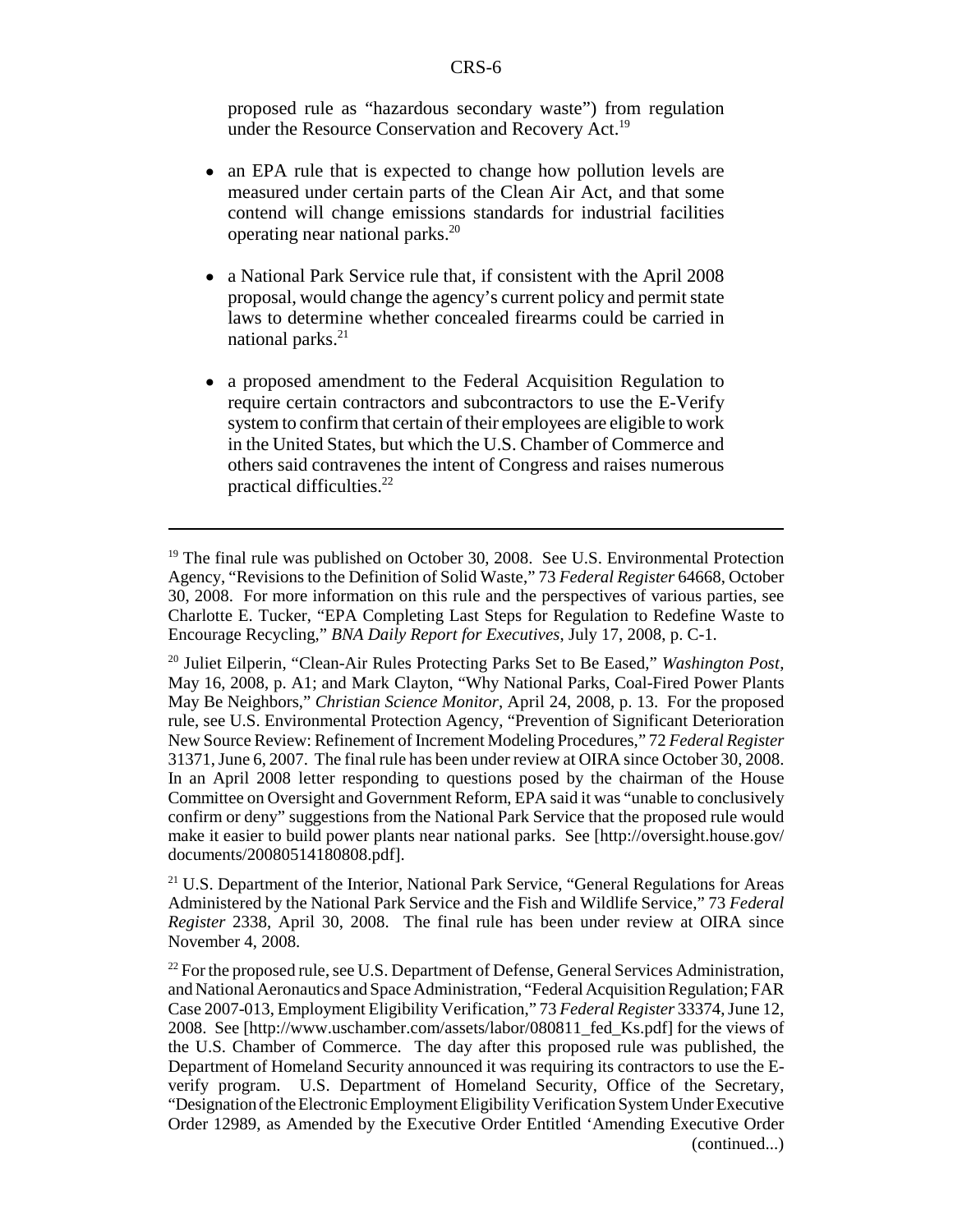• a Department of Labor proposed rule that would change the way that occupational health risk assessments are conducted within the department. Legislation has been introduced in the  $110<sup>th</sup>$  Congress (H.R. 6660 and S. 3566) that would prohibit the issuance or enforcement of this rule. $^{23}$ 

As discussed in detail in the remainder of this report, various options are available to both a new President and Congress to delay or prevent the implementation of regulations viewed as problematic, or to eliminate them entirely.

# **Options for a New Administration**

One approach that previous Presidents have used to control rulemaking at the start of their administrations has been the imposition of a moratorium on new regulations by executive departments and independent agencies, accompanied by a requirement that the departments and agencies postpone the effective dates of certain rules.24 However, for rules that have already been published in the *Federal Register*, the only way for the departments or agencies to eliminate or change the rules is by going back through the rulemaking process.

#### **Regulatory Moratoriums and Postponements**

On January 29, 1981, shortly after taking office, President Reagan issued a memorandum to the heads of the Cabinet departments and the EPA Administrator directing them to take certain actions that would give the new administration time to implement a "new regulatory oversight process," particularly for "last-minute decisions" made by the previous administration.<sup>25</sup> Specifically, the memorandum said that agencies must, to the extent permitted by law, (1) publish a notice in the *Federal Register* postponing for 60 days the effective date of all final rules that were scheduled to take effect during the next 60 days, and (2) refrain from promulgating

 $22$  (...continued)

<sup>12989,</sup> as Amended' of June 6, 2008," 73 *Federal Register* 33837, June 13, 2008. OIRA received the final rule on October 14, 2008, and completed its review on October 31, 2008. As of November 12, 2008, the final rule had not been published in the *Federal Register*.

 $23$  For the proposed rule, see U.S. Department of Labor, Office of the Secretary, "Requirements for DOL Agencies' Assessment of Occupational Health Risks," 73 *Federal Register* 50909, August 29, 2008. For characterizations of the rule, see Carol D. Leonnig, "U.S. Rushes to Change Workplace Toxin Rules," *Washington Post*, July 23, 2008, p. A1; and Gayle Cinquegrani, "Miller Introduces House Bill to Prohibit DOL 'Secret Rule' on Workplace Toxin Exposure," *BNA Daily Report for Executives*, August 1, 2008, p. A-7. On August 18, 2008, a *Washington Post* editorial recommended that the Department of Labor withdraw its proposed rule ("A Toxic Proposal: The Labor Department Politicizes a Regulation of Workplace Health," *Washington Post*, August 18, 2008, p. A10).

<sup>&</sup>lt;sup>24</sup> All of these presidential moratoriums on rulemaking have generally exempted regulations issued by independent regulatory boards and commissions, as well as regulations issued in response to emergency situations or statutory or judicial deadlines.

<sup>&</sup>lt;sup>25</sup> See [http://www.presidency.ucsb.edu/ws/index.php?pid=44134] for a copy of this memorandum.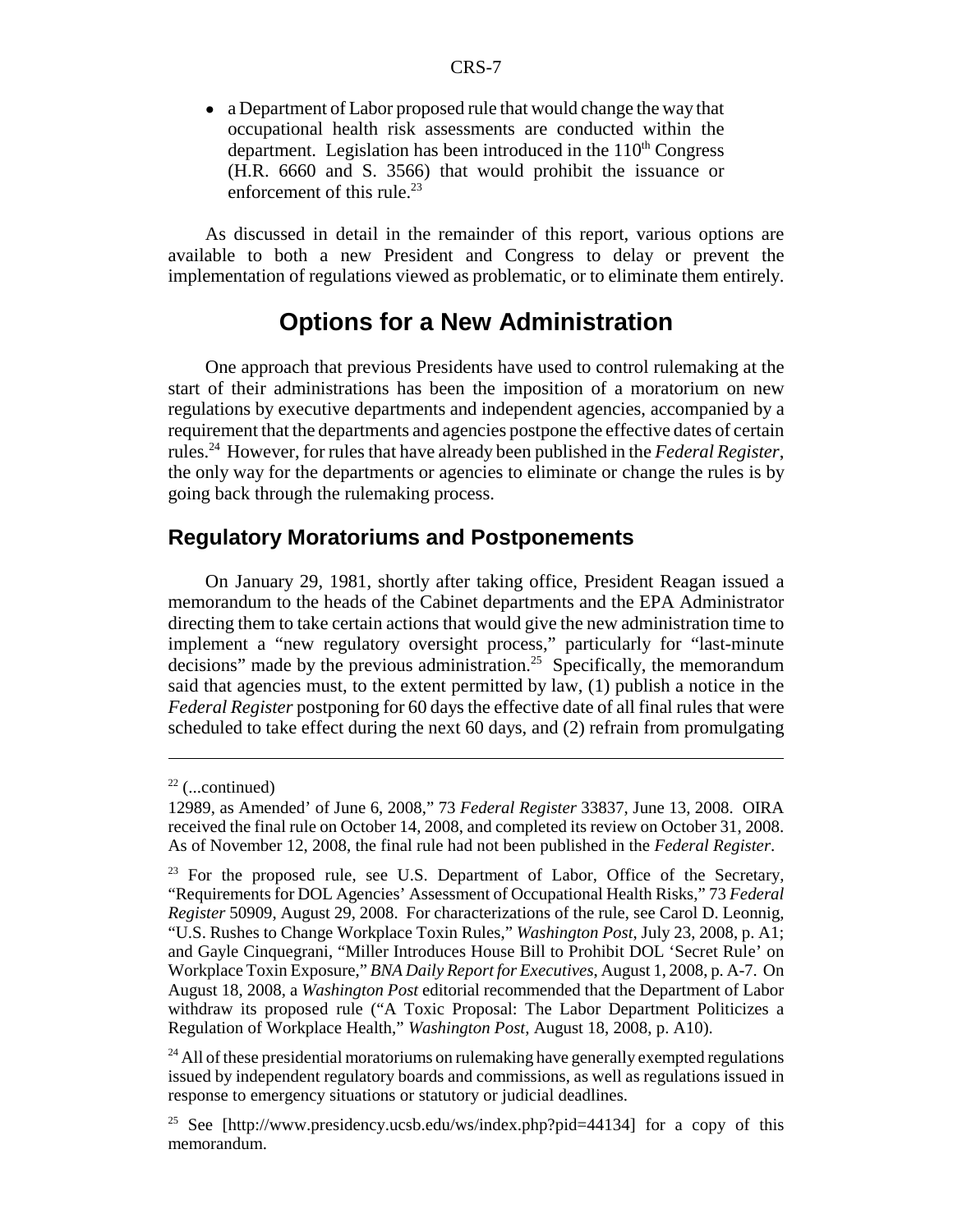any new final rules. Executive Order 12291, issued a few weeks later, contained another moratorium on rulemaking that supplemented, but did not supplant, the January 29, 1981, memorandum.<sup>26</sup> Section 7 of the executive order directed agencies to "suspend or postpone the effective dates of all 'major' rules that they have promulgated in final form as of the date of this Order, but that have not yet become effective."27 Excluded were major rules that could not be legally postponed or suspended, and those that ought to become effective "for good cause." Agencies were also directed to prepare a regulatory impact analysis for each major rule suspended or postponed, and to refrain from promulgating any new final rules until a final regulatory impact analysis had been conducted.

On January 22, 1993, Leon E. Panetta, the Director of OMB for the incoming Clinton Administration, sent a memorandum to the heads and acting heads of Cabinet departments and independent agencies requesting them to (1) not send proposed or final rules to the Office of the Federal Register for publication until they had been approved by an agency head appointed by President Clinton and confirmed by the Senate, and (2) withdraw from the Office of the Federal Register all regulations that had not been published in the *Federal Register* and that could be withdrawn under existing procedures.<sup>28</sup> The requirements did not apply, however, to any rules that had to be issued immediately because of a statutory or judicial deadline. The OMB Director said these actions were needed because it was "important that President Clinton's appointees have an opportunity to review and approve new regulations." In contrast to the Reagan memorandum and Executive Order 12291, the Panetta memorandum did not instruct agencies to postpone the effective dates of any rules.

Most recently, on January 20, 2001, Andrew H. Card, Jr., assistant to President George W. Bush and chief of staff, sent a memorandum to the heads and acting heads of all executive departments and agencies generally directing them to (1) not send proposed or final rules to the Office of the Federal Register, (2) withdraw from the Office rules that had not yet been published in the *Federal Register*, and (3) postpone for 60 days the effective dates of rules that had been published but had not yet taken effect.<sup>29</sup> The Card memorandum instructed agencies to exclude any rules promulgated pursuant to statutory or judicial deadlines, and to notify the OMB Director of any rules that should be excluded because they "impact critical health and safety functions of the agency." The memorandum indicated that these actions were needed to "ensure that the President's appointees have the opportunity to review any new or pending regulations."

<sup>26</sup> Executive Order 12291, "Federal Regulation," 46 *Federal Register* 13193, February 17, 1981.

<sup>&</sup>lt;sup>27</sup> The CRA used the same definition of a "major" rule as was used in Executive Order 12291 (e.g., a \$100 million impact on the economy).

<sup>&</sup>lt;sup>28</sup> See [http://www.prop1.org/rainbow/adminrec/930122lp.htm] for a copy of this memorandum.

<sup>29</sup> U.S. White House Office, "Regulatory Review Plan," *Federal Register*, vol. 66, no. 16, January 24, 2001, p. 7702. To view a copy of this memorandum, see [http://www.whitehouse.gov/omb/inforeg/regreview\_plan.pdf].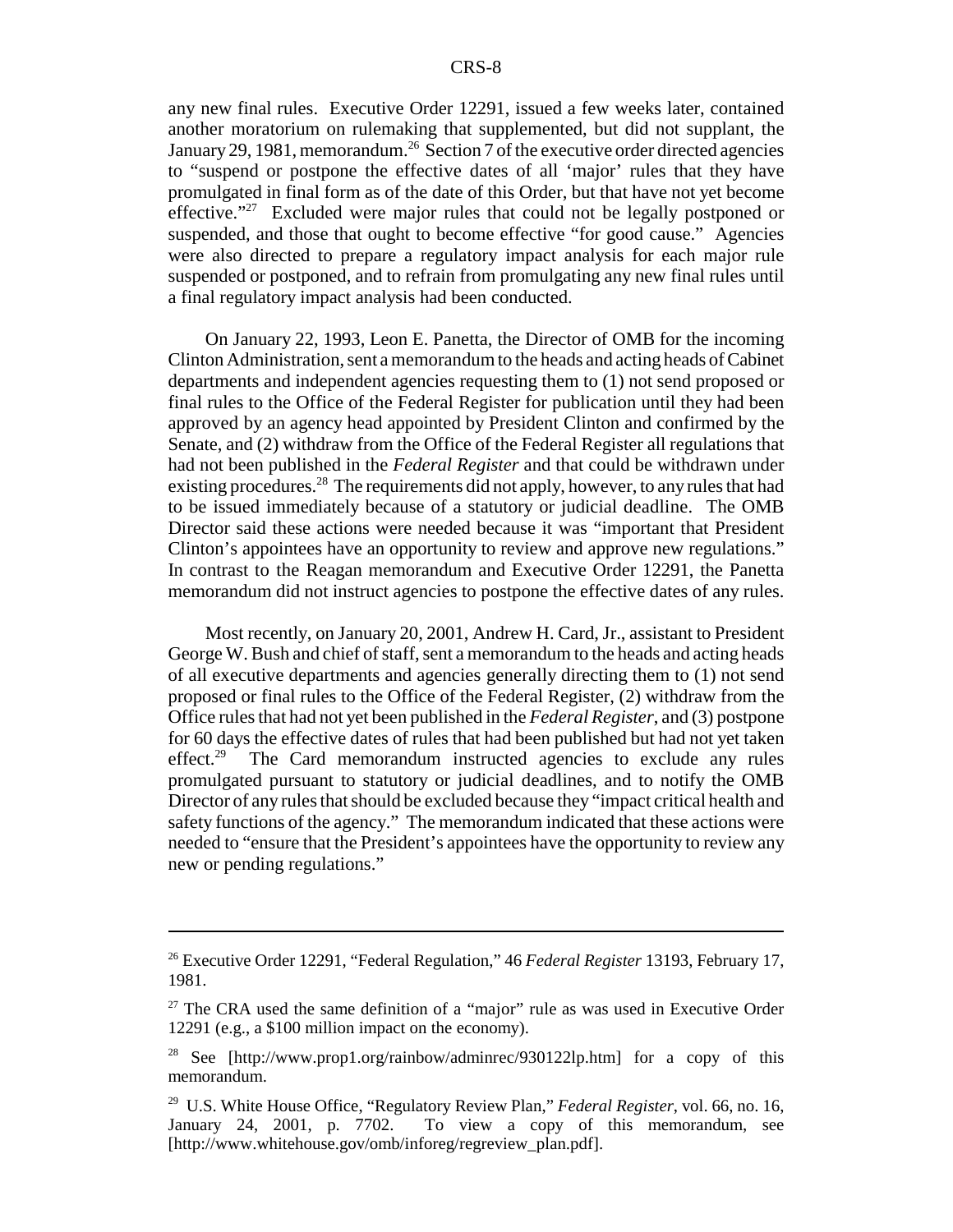**Effects of the Card Memorandum.** In February 2002, GAO reported on the delay of effective dates of final rules subject to the Card memorandum.<sup>30</sup> GAO indicated that 371 final rules were subject to this aspect of the Card memorandum, and federal agencies delayed the effective dates of at least 90 of them. As of the oneyear anniversary of the Card memorandum, most of the 90 rules had taken effect, but one had been withdrawn and not replaced by a new rule, three had been withdrawn and replaced by new rules, and nine others had been altered (e.g., different implementation date or reporting requirement). While some agencies allowed the public to comment on the extensions of the effective dates, most agencies simply published final rules citing the Administrative Procedure Act's "good cause" or "procedural rule" exceptions to notice and comment rulemaking.<sup>31</sup> One author noted that such practices "tended to evade judicial challenge due to their short time frames, but they did occasion criticism."32

**The Bolten Memorandum.** Viewed in this context, the May 2008 memorandum by White House Chief of Staff Bolten represents both a continuation of a trend of presidential involvement in rulemaking and an evolution in that involvement. Because the Congressional Review Act prohibits "major" rules from taking effect for 60 days after they are promulgated, one effect of the Bolten memorandum's requirement that final rules be published in the *Federal Register* by November 1, 2008, would be to ensure that these rules will have taken effect before the 111th Congress begins in early January, and before the new President takes office on January 20, 2009. As a result, the new President would be unable to do what was done via the Card memorandum — direct federal agencies to extend the effective dates of any rules that had been published during the final days of the Bush Administration, but had not taken effect — since the rules would have already taken effect by the time the next President takes office.

However, the OIRA data discussed previously indicate that at least some major rules could be published late enough that they may not take effect before January 20, 2009, thereby presenting an opportunity for their effective dates to be extended by

<sup>30</sup> General Accounting Office, *Regulatory Review: Delay of Effective Dates of Final Rules Subject to the Administration's Jan. 20, 2001, Memorandum*, GAO-02-370R, February 15, 2002.

<sup>&</sup>lt;sup>31</sup> As discussed later in this report, the Administrative Procedure Act allows an agency to avoid notice and comment procedures for rules of agency organization, procedure, or practice when an agency finds, for "good cause," that those procedures are "impracticable, unnecessary, or contrary to the public interest."

<sup>32</sup> Jeffrey S. Lubbers, ed., *A Guide to Federal Agency Rulemaking, Fourth Edition* (Chicago: ABA Publishing, 2006), pp. 121-122. For a discussion of these criticisms, see William M. Jack, "Taking Care That Presidential Oversight of the Regulatory Process is Faithfully Executed: A Review of Rule Withdrawals and Rule Suspensions Under the Bush Administration's Card Memorandum," *Administrative Law Review*, vol. 54 (Fall 2002), pp. 1479-1518. Some federal courts have considered any delay in a rule's effective date to require notice and comment rulemaking. See *Natural Resources Defense Council, Inc. v. EPA*, 683 F.2d 752, 761 (3d Cir. 1982); and *Council of the Southern Mountains v. Donovan*, 653 F.2d 573 (D.C. Cir. 1981). One such action pursuant to the Card memorandum was rejected by a court. See *Natural Resources Defense Council v. Abraham*, 355 F.3d 179, 204-05 (2d Cir. 2004).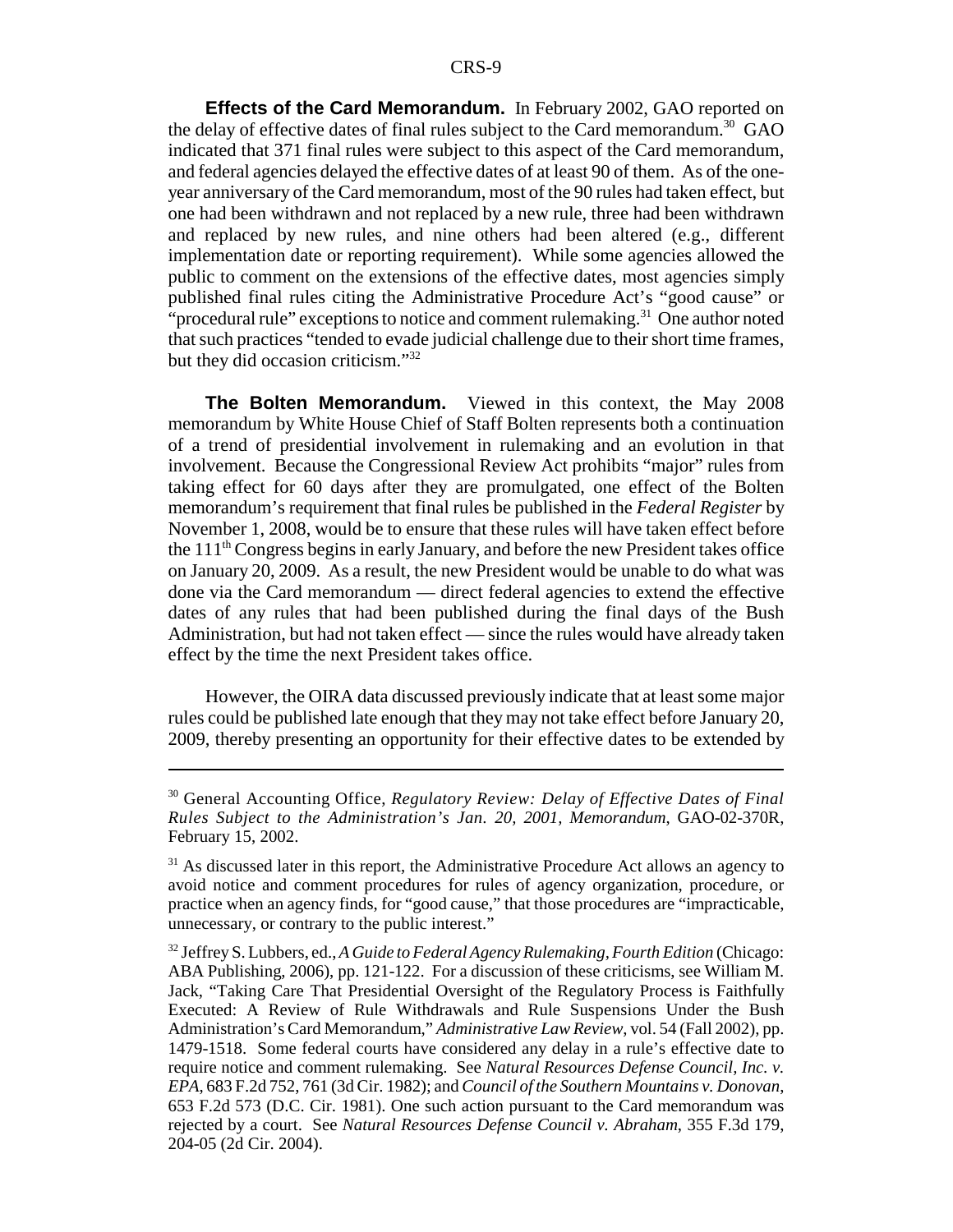the next administration.<sup>33</sup> One recent publication recommended that President-elect Obama do so.34

# **New Rulemaking to Eliminate or Change Rules**

If an agency has published a proposed rule, but has not published a final rule, the agency is under no obligation to issue a final rule unless required to do so by statute or court order. To preclude further action on a rule, the agency may wish to publish a notice in the *Federal Register* announcing its withdrawal of the rule.<sup>35</sup>

Once a final rule has been published in the *Federal Register*, the only way for an agency to change or undo the rule is by going back through the federal rulemaking process.36 Under informal rulemaking procedures established by the Administrative Procedure Act (APA, 5 U.S.C. § 551 *et seq*.), agencies are generally required to publish a notice of proposed rulemaking (NPRM) in the *Federal Register*, allow "interested persons" an opportunity to comment on the proposed rule, and, after considering those comments, publish the final rule along with a general statement of its basis and purpose. The APA does not specify how long rules must be available for comment, but agencies commonly allow at least 30 days. The APA generally says that the final rule cannot become effective until at least 30 days after its publication.

However, the APA (5 U.S.C. § 553) states that full "notice and comment" procedures are not required when an agency finds, for "good cause," that those procedures are "impracticable, unnecessary, or contrary to the public interest."

35 These withdrawals are recorded in the *Unified Agenda of Federal Regulatory and Deregulatory Actions*, which is published twice a year by the Regulatory Information Service Center within the General Services Administration.

 $36$  Advocates of the "unitary executive" theory of presidential power assert that the President should be able to make the final decision regarding the substance of agency rules — even when Congress has assigned rulemaking responsibilities to agency officials. Even in those instances, however, it is the agency that must take the rulemaking action, not the President. The President cannot unilaterally eliminate or change a rule issued by an executive agency (e.g., by issuing an executive order), but advocates of the unitary executive and others assert that the President can generally direct an agency official to do so. For more on this issue, see testimony of Curtis W. Copeland, Specialist in American National Government, U.S. Congress, House Committee on the Judiciary, *Federal Rulemaking and the Unitary Executive Principle*, hearings,  $110<sup>th</sup>$  Congress,  $2<sup>nd</sup>$  sess., May 6, 2008 (available from the author).

<sup>&</sup>lt;sup>33</sup> See also Ralph Lindeman, "Agencies Continue to Propose New Rules After White-House Imposed June Deadline," *BNA Daily Report for Executives*, August 11, 2008, p. A-9.

<sup>34</sup> OMB Watch, *Advancing the Public Interest Through Regulatory Reform; Recommendations for President-Elect Obama and the 111th Congress*, November 2008. The report was actually the product of a steering committee composed of 17 regulatory experts that was assembled by OMB Watch. Specifically, the report recommended the following: "Place a moratorium on finalizing new regulations, and review those rules finalized but not yet in effect, except those required by statutory deadlines, court order, or necessary to meet regulatory emergencies, for 60 days pending agency review and reconsideration."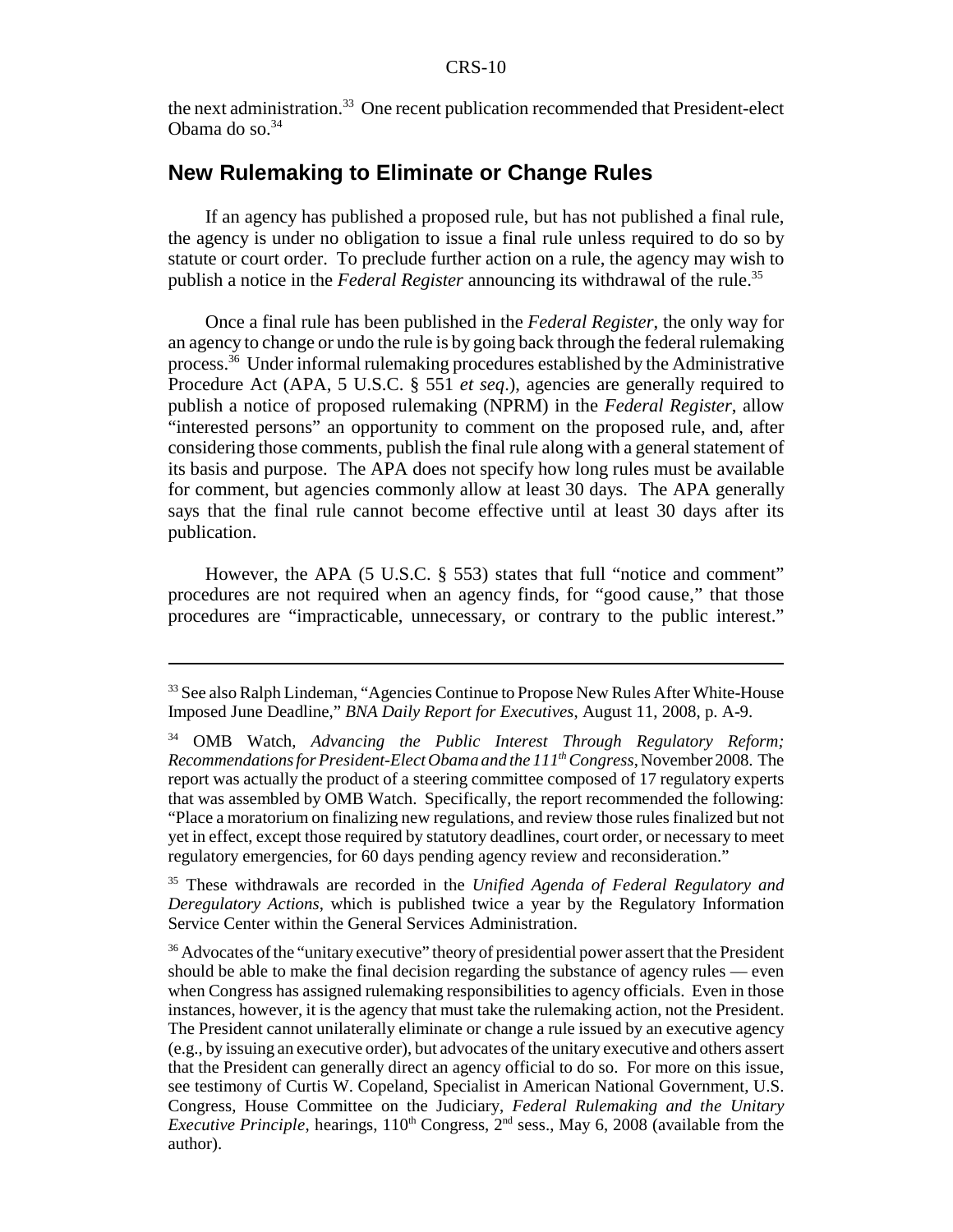#### CRS-11

Agencies can also make their rules take effect in less than 30 days by invoking the "good cause" exception.<sup>37</sup> When agencies use the good cause exception, the APA requires that they explicitly say so and provide a rationale for the exception's use when the rule is published in the Federal Register. The APA also provides explicit exceptions to the NPRM requirement for certain categories of regulatory actions, such as rules dealing with military or foreign affairs; agency management or personnel; or public property, loans, grants, benefits, or contracts. Further, the APA says that the NPRM requirements do not apply to interpretative rules; general statements of policy; or rules of agency organization, procedure, or practice.

Two procedures for noncontroversial and expedited rulemaking were designed not to involve NPRMs. "Direct final" rulemaking involves agency publication of a rule in the *Federal Register* with a statement that the rule will be effective on a particular date unless an adverse comment is received within a specified period of time (e.g., 30 days). However, if an adverse comment is filed, the direct final rule is withdrawn and the agency may publish the rule as a proposed rule under normal NPRM procedures. Direct final rulemaking can be viewed as a particular application of the APA's good cause exception in which agencies claim NPRMs are "unnecessary."<sup>38</sup> The other procedure is what is known as "interim final" rulemaking, in which an agency issues a final rule without an NPRM that is generally effective immediately, but with a post-promulgation opportunity for the public to comment. If the public comments persuade the agency that changes are needed in the interim final rule, the agency may revise the rule by publishing a final rule reflecting those changes. Interim final rulemaking can be viewed as another particular application of the good cause exception in the APA, but with the addition of a comment period after the rule has become effective.<sup>39</sup>

The legislative history of the APA makes it clear that Congress did not believe that the act's good cause exception to the notice and comment requirements should be an "escape clause."40 A federal agency's invocation of the good cause exception (or other exceptions to notice and comment procedures) is subject to judicial review. After having reviewed the totality of circumstances, the courts can and sometimes do determine that an agency's reliance on the good cause exception was not authorized under the  $APA<sup>41</sup>$ . The case law has generally reinforced the view that the good cause

 $37$  The APA also allows rules to take effect in less than 30 days if the rule grants or recognizes an exemption or relieves a restriction, or if the rule is an interpretative rule or statement of policy.

<sup>&</sup>lt;sup>38</sup> For more, see Ronald M. Levin, "More on Direct Final Rulemaking: Streamlining, Not Corner Cutting," *Administrative Law Review*, 51 (Summer 1999), pp. 757-766.

<sup>&</sup>lt;sup>39</sup> For more, see Michael Asimow, "Interim Final Rules: Making Haste Slowly," *Administrative Law Review*, 51 (Summer 1999), pp. 703-755.

<sup>40</sup> Senate Committee on the Judiciary, *Administrative Procedure Act: Legislative History*, Senate Document 248,  $79<sup>th</sup>$  Congress,  $2<sup>nd</sup>$  sess. (1946).

<sup>&</sup>lt;sup>41</sup> For discussions of these court cases, see Ellen R. Jordan, "The Administrative Procedure Act's 'Good Cause' Exemption," *Administrative Law Review*, 36 (Spring 1984), pp. 113- 178; and Catherine J. Lanctot, "The Good Cause Exception: Danger to Notice and Comment (continued...)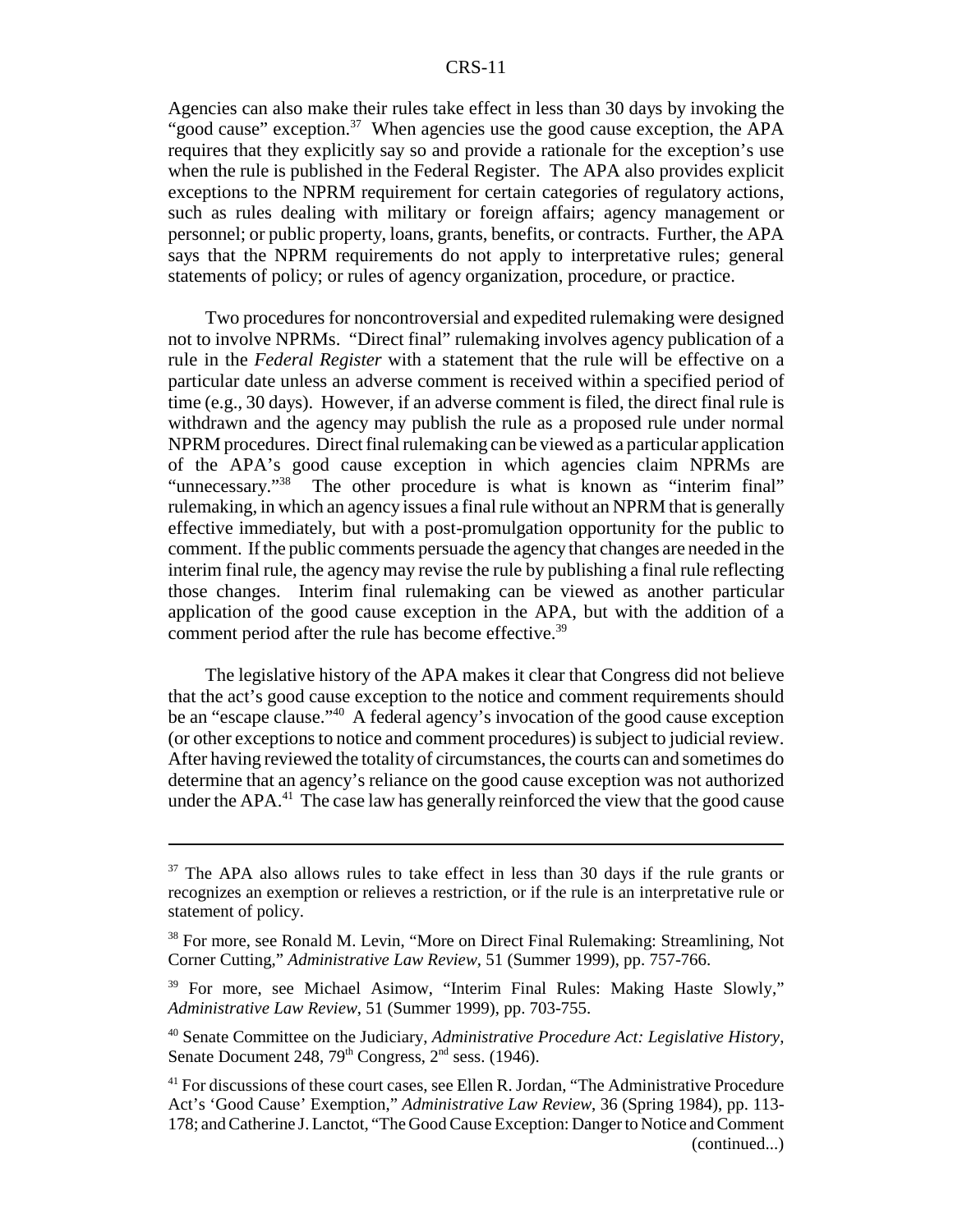#### CRS-12

exception should be "narrowly construed."<sup>42</sup> That said, GAO reported that about half of the 4,658 final rules published in 1997 were not preceded by an NPRM, and that, in these cases, the agencies most commonly cited the good cause exception.<sup>43</sup>

# **Possible Congressional Approaches**

Congress may examine proposed and final "midnight" regulations being issued at the end of the Bush Administration and conclude that they should be allowed to go forward. Should Congress conclude otherwise, though, various options are available — even for rules that have already taken effect.

#### **Congressional Review Act**

Congress may use its general powers to overturn agency rules by regular legislation. However, for various reasons, Congress may find it difficult to do so. The Congressional Review Act (CRA), enacted in March 1996, was an attempt by Congress to reassert control over agency rulemaking by establishing a special set of expedited or "fast track" legislative procedures for this purpose, primarily in the Senate.<sup>44</sup>

In essence, the act requires that all final rules (including rules issued by independent boards and commissions) be submitted to both houses of Congress and to GAO before they can take effect. Members of Congress have 60 "days of continuous session" to introduce a joint resolution of disapproval after a rule has been submitted to Congress (hereafter referred to as the "initiation period").<sup>45</sup> The Senate has 60 "session days" from the date the rule is submitted to Congress to use

43 U.S. General Accounting Office, *Federal Rulemaking: Agencies Often Published Final Actions Without Proposed Rules*, GAO/GGD-98-126, August 31, 1998.

 $41$  (...continued)

Requirements Under the Administrative Procedure Act," *Georgetown Law Journal*, 68 (Feb. 1980), pp. 765-782.

<sup>42</sup> See *American Federation of Government Employees, AFL-CIO v. Block*, 655 F.2d 1153, 1156 (D.C. Cir. 1981); and *Mobay Chemical Corp. v. Gorsuch*, (682 F.2d 419, 426 (3rd Cir.), cert. denied, 459 U.S. 988 (1982)). In another case (*Action on Smoking and Health v. CAB*, 713 F.2d 795, 800 (D.C. Cir. 1983)), the court said that allowing broad use of the good cause exception would "carve the heart out of the statute."

<sup>&</sup>lt;sup>44</sup> The following discussion is a synopsis of more detailed information provided in other CRS reports. For a detailed discussion of CRA disapproval procedures, see CRS Report RL31160, *Disapproval of Regulations by Congress: Procedure Under the Congressional Review Act*, by Richard S. Beth. For a discussion of the "carryover" procedures, see CRS Report RL34633, *Congressional Review Act: Disapproval of Rules in a Subsequent Session of Congress*, by Curtis W. Copeland and Richard S. Beth. For a discussion of the implementation of the CRA, see CRS Report RL30116, *Congressional Review of Agency Rulemaking: An Update and Assessment of the Congressional Review Act After a Decade*, by Morton Rosenberg.

<sup>&</sup>lt;sup>45</sup> "Days of continuous session" excludes all days when either the House of Representatives or the Senate is adjourned for more than three days.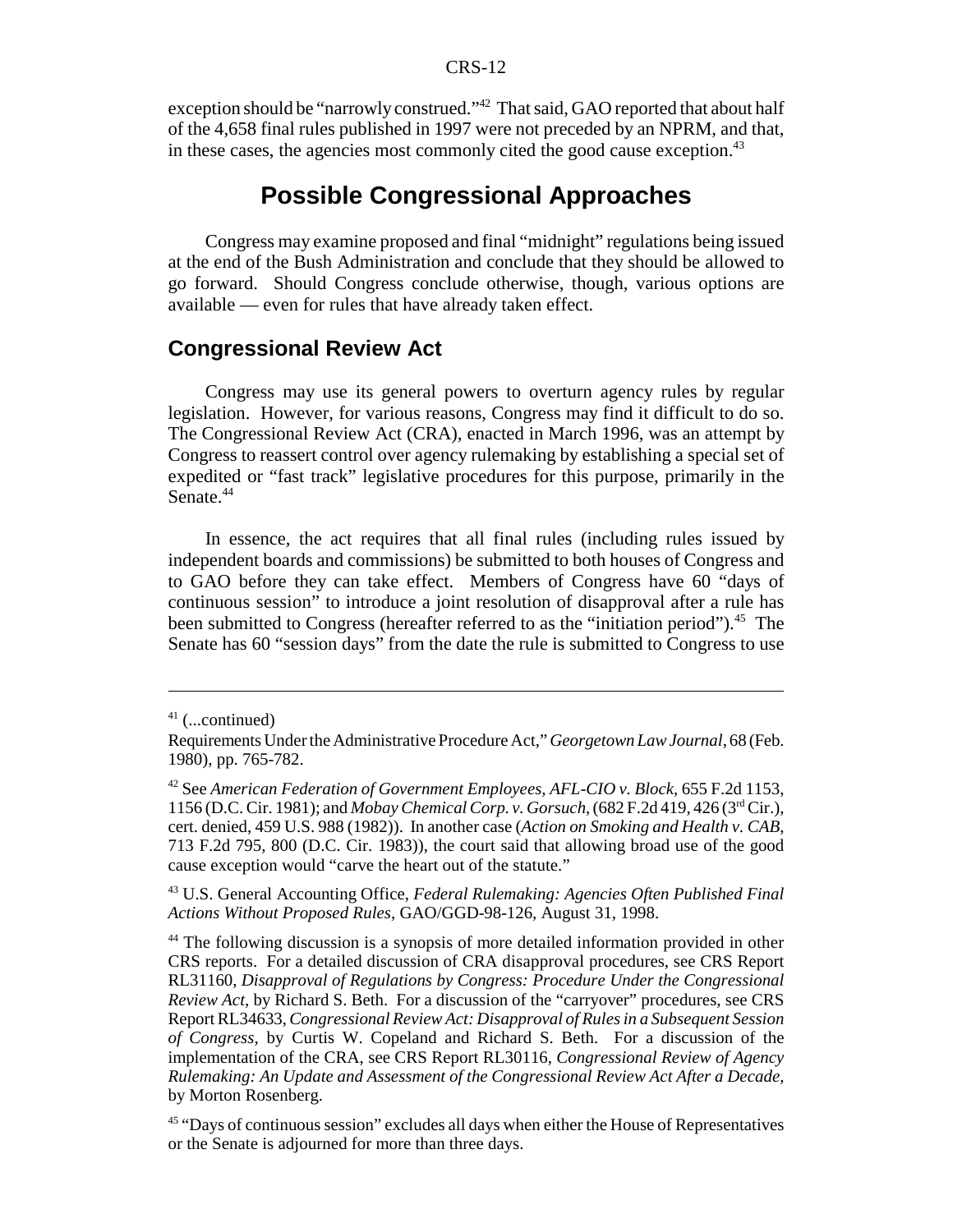#### CRS-13

expedited procedures to act on a resolution of disapproval (hereafter referred to as the "action period").<sup>46</sup> For example, once a joint resolution has reached the floor of the Senate, the CRA makes consideration of the measure privileged, prohibits various other dilatory actions, disallows amendments, and limits floor debate to 10 hours. If passed by both houses of Congress, the joint resolution is then presented to the President for signature or veto. If the President signs the resolution, the CRA specifies not only that the rule "shall not take effect" (or shall not continue if it has already taken effect), but also that the rule may not be reissued in "substantially the same form" without subsequent statutory authorization.<sup>47</sup> Also, the act states that any rule disapproved through these procedures "shall be treated as though such rule had never taken effect."48 If, on the other hand, the President vetoes the joint resolution, then (as is the case with any other piece of legislation) Congress can override the President's veto by a two-thirds vote in both houses of Congress.

Under most circumstances, it is likely that the President would veto such a resolution in order to protect rules developed under his own administration, and it may also be difficult for Congress to muster the two-thirds vote in both houses needed to overturn the veto. Of the nearly 50,000 final rules that have been submitted to Congress since the legislation was enacted in March 1996, the CRA has been used to disapprove only one rule — the Occupational Safety and Health Administration's November 2000 final rule on ergonomics.<sup>49</sup>

The March 2001 rejection of the ergonomics rule was the result of a specific set of circumstances created by a transition in party control of the presidency. The majority party in both houses of Congress was the same as the party of the incoming President (George W. Bush). When the new Congress convened in 2001 and adopted a resolution disapproving the rule published under the outgoing President (William J. Clinton), the incoming President did not veto the resolution. Congress may be most able to use the CRA to disapprove rules in similar, transition-related circumstances.50

<sup>&</sup>lt;sup>46</sup> "Session days" include only calendar days on which a chamber is in session. Once introduced, resolutions of disapproval are referred to the committees of jurisdiction in each house of Congress. The House of Representatives would consider the resolution under its general procedures, very likely as prescribed by a special rule reported from the Committee on Rules. In the Senate, however, if the committee has not reported a disapproval resolution within 20 calendar days after the regulation has been submitted and published, then the committee may be discharged of its responsibilities and the resolution placed on the Senate calendar if 30 Senators submit a petition to do so.

 $47$  5 U.S.C. § 801(b)(2).

<sup>48 5</sup> U.S.C. § 801(f).

<sup>49</sup> U.S. Department of Labor, Occupational Safety and Health Administration, "Ergonomics Program," 65 *Federal Register* 68261, November 14, 2000. Although the CRA has been used to disapprove only one rule, it may have other, less direct or discernable effects (e.g., keeping Congress informed about agency rulemaking and preventing the publication of rules that may be disapproved).

<sup>50</sup> See, for example, Susan E. Dudley, "Reversing Midnight Regulations," *Regulation*, vol. 24 (Spring 2001), p. 9, who noted that the "veto threat is diminished [after a transition], (continued...)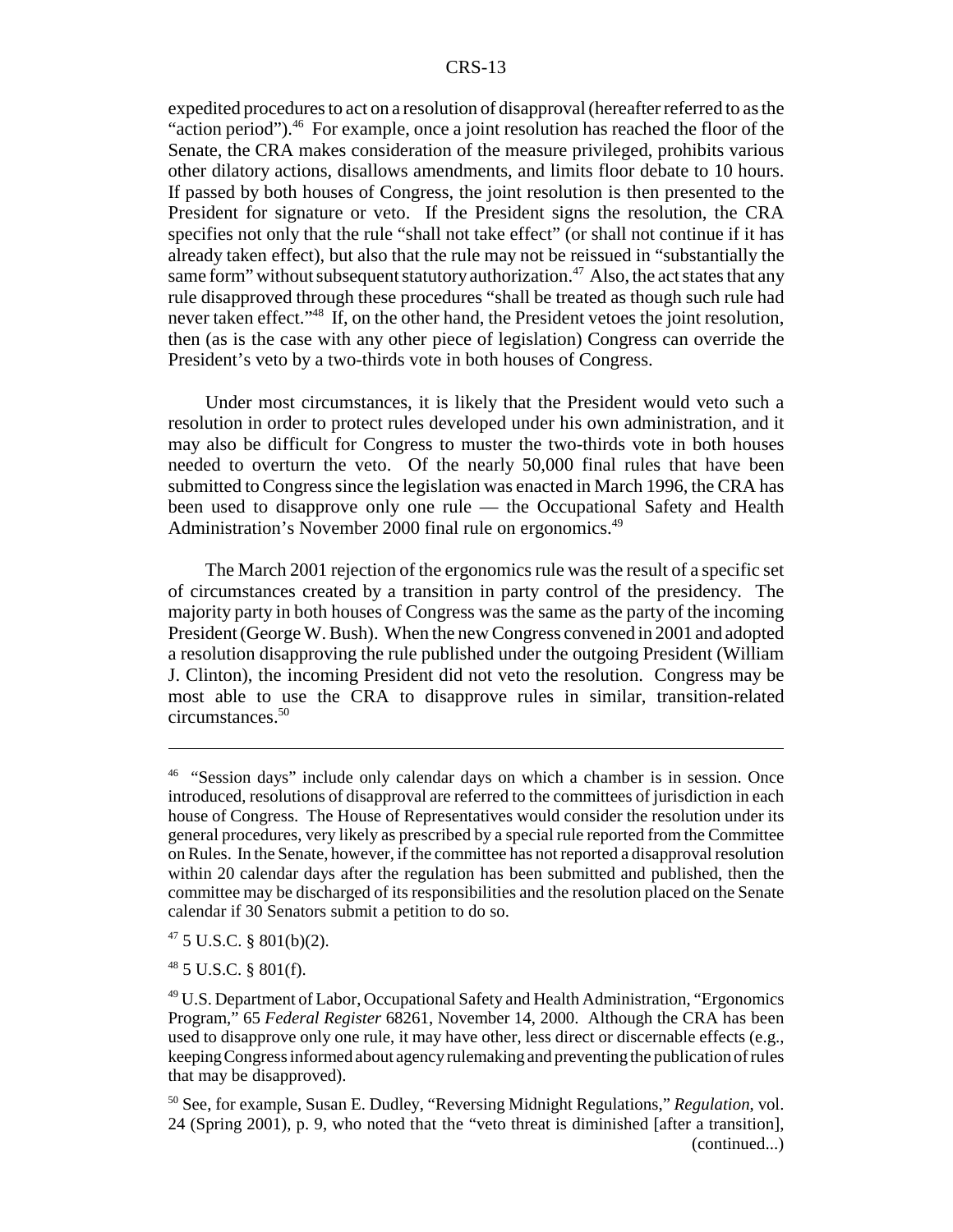**CRA "Carryover" Provisions.** The ergonomics disapproval was also an example of the "carryover" provisions in the CRA. Section 801(d) of the CRA provides that, if Congress adjourns its annual session *sine die* less than 60 *legislative days* in the House of Representatives or 60 *session days* in the Senate after a rule is submitted to it, then the rule is subject, during the following session of Congress, to (1) a new initiation period in *both* chambers and (2) a new action period in the Senate.51 The purpose of this provision is to ensure that *both* houses of Congress have sufficient time to consider disapproving rules submitted during this end-ofsession "carryover period." In any given year, the carryover period begins after the 60th legislative day in the House or session day in the Senate before the *sine die* adjournment, whichever date is *earlier*. The renewal of the CRA process in the following session occurs even if no resolution to disapprove the rule had been introduced during the session when the rule was submitted.

For purposes of this new initiation period and Senate action period, a rule originally submitted during the carryover period of the previous session is treated as if it had been published in the *Federal Register* on the 15<sup>th</sup> legislative day (House) or session day (Senate) after Congress reconvenes for the next session. In each chamber, resolutions of disapproval may be introduced at any point in the 60 days of continuous session of Congress that follow this date, and the Senate may use expedited procedures to act on the resolution during the 60 days of session that follow the same date.

**The Second Session of the 110th Congress.** The exact starting point for the CRA carryover period in the second session of the  $110<sup>th</sup>$  Congress can be determined only after *sine die* adjournment has taken place. However, the likely date or range of dates may be illuminated by examining congressional activity in prior years. Perhaps most relevantly, since the CRA was enacted in March 1996, the starting points for the carryover periods during second sessions of Congress have always been determined by the House of Representatives, and have ranged from May 12 to June 23, with the median starting point being June  $7<sup>52</sup>$ 

There are some indications that the cutoff date for the carryover provisions in the second session of the  $110<sup>th</sup>$  Congress may be even earlier. Again, it appears that the calendar for the House of Representatives will determine the cutoff date (because

 $50$  (...continued)

since the president whose administration issued the regulations is no longer in office." See also testimony of Curtis W. Copeland, in U.S. Congress, House Committee on Government Reform, Subcommittee on Regulatory Affairs, *The Effectiveness of Federal Regulatory Reform Initiatives*, 109<sup>th</sup> Cong., 1<sup>st</sup> sess., July 27, 2005, p. 13. See CRS Report RL30116, *Congressional Review of Agency Rulemaking: An Update and Assessment of the Congressional Review Act After a Decade*, by Morton Rosenberg, for a description of this and several other possible factors affecting the law's use.

<sup>&</sup>lt;sup>51</sup> "Legislative days" end each time a chamber adjourns and begin each time it convenes after an adjournment.

<sup>&</sup>lt;sup>52</sup> For the cutoff dates in all recent sessions of Congress, see CRS Report RL34633, *Congressional Review Act: Disapproval of Rules in a Subsequent Session of Congress*, by Curtis W. Copeland and Richard S. Beth, pp. 7-9.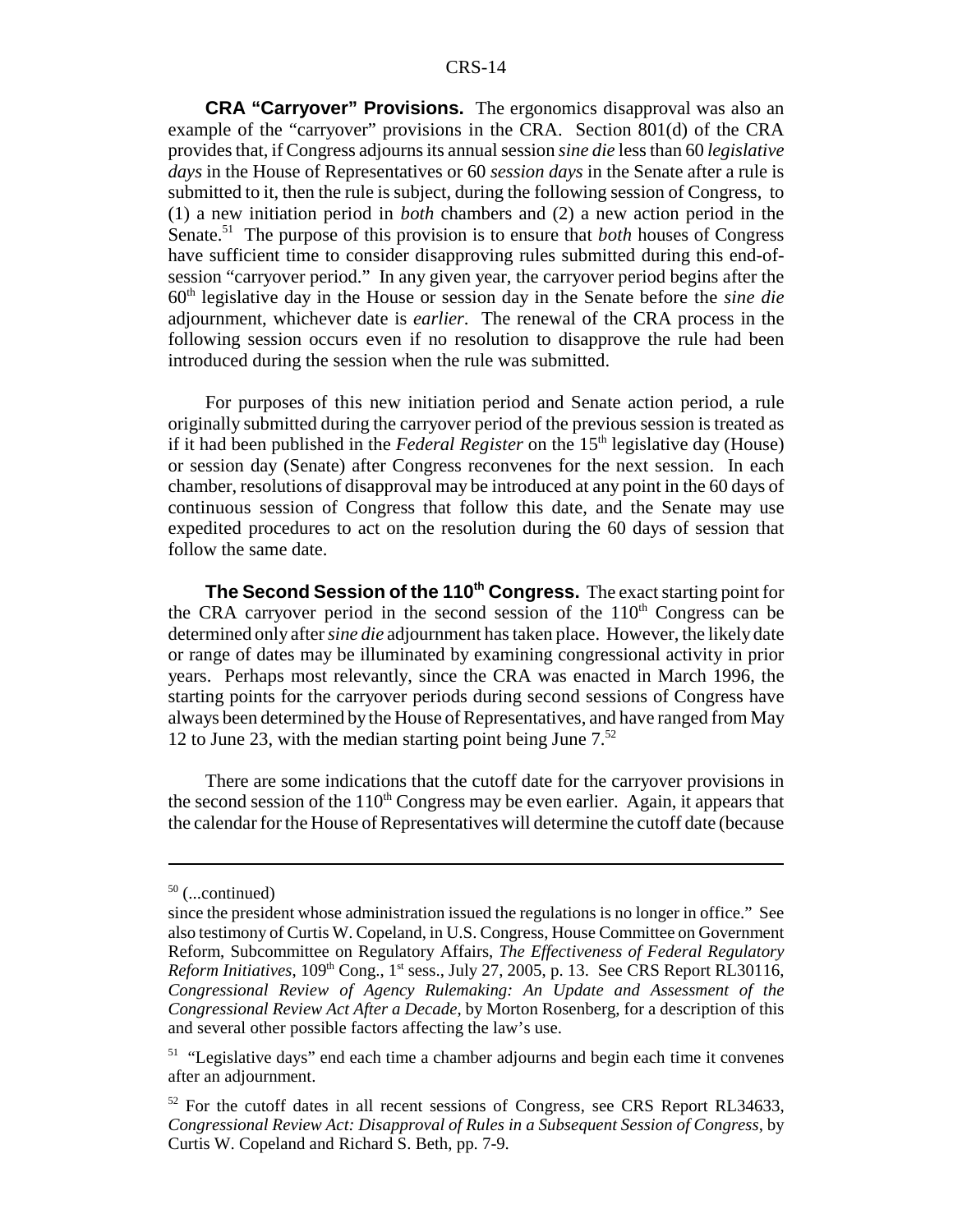the Senate has been in session more days late in the year). If the House of Representatives meets for three days in November 2008 and then goes into recess until *sine die* adjournment, the 60<sup>th</sup> legislative day prior to adjournment will be May 14, 2008. Under these conditions, any final rule sent to Congress after May 14, 2008, will be subject to disapproval in the  $111<sup>th</sup>$  Congress.

#### **Appropriations Provisions**

Although the CRA has been used only once to overturn an agency rule, Congress has frequently used provisions added to agency appropriations bills to affect rulemaking and regulations. A CRS analysis of the Consolidated Appropriations Act for 2008 revealed nearly two dozen such provisions in the act, which generally fell into four categories: (1) prohibitions on the finalization of particular proposed rules, (2) prohibitions on the development of regulations with regard to particular statutes or issues, (3) restrictions on implementation or enforcement, and (4) conditional restrictions on the development or implementation of particular rules.53 A review of appropriations legislation that was enacted from FY1999 through FY2007 indicated that many of the regulatory restrictions in the Consolidated Appropriations Act for 2008 had appeared in one or more appropriations statutes in previous years. Some were in relevant appropriations bills in all 10 years, some had been in multiple years (but not all 10), and some were present in only one year. In some cases, the provisions appear to have been designed to slow down or prevent the issuance of "midnight" rules issued near the end of a presidential administration, or to ensure the implementation of rules issued during that period.

These restrictions in appropriations bills illustrate that Congress can have a substantial effect on agency rulemaking and regulatory activity beyond the introduction of joint resolutions of disapproval pursuant to the CRA. However, unlike CRA joint resolutions of disapproval, these appropriations provisions cannot nullify an existing regulation (i.e., remove it from the *Code of Federal Regulations*) or permanently prevent the agency from issuing the same or similar regulations. Therefore, any final rule that has taken effect and been codified in the *Code of Federal Regulations* will continue to be binding law — even if language in the relevant regulatory agency's appropriations act prohibits the use of funds to enforce the rule. Regulated entities are still required to adhere to applicable requirements (e.g., installation of pollution control devices, submission of relevant paperwork), even if violations are unlikely to be detected and enforcement actions cannot be taken by federal agencies.

Also, unless otherwise indicated, regulatory restrictions in appropriations acts are binding only for the period of time covered by the legislation (i.e., a fiscal year or a portion of a fiscal year).<sup>54</sup> Therefore, any restriction that is not repeated in the

<sup>53</sup> CRS Report RL34354, *Congressional Influence on Rulemaking and Regulation Through Appropriations Restrictions*, by Curtis W. Copeland.

<sup>54</sup> See U.S. General Accounting Office, *Principles of Appropriations Law, Third Edition, Volume I*, GAO-04-261SP, (January 2004), p. 2-34, which states that, "Since an (continued...)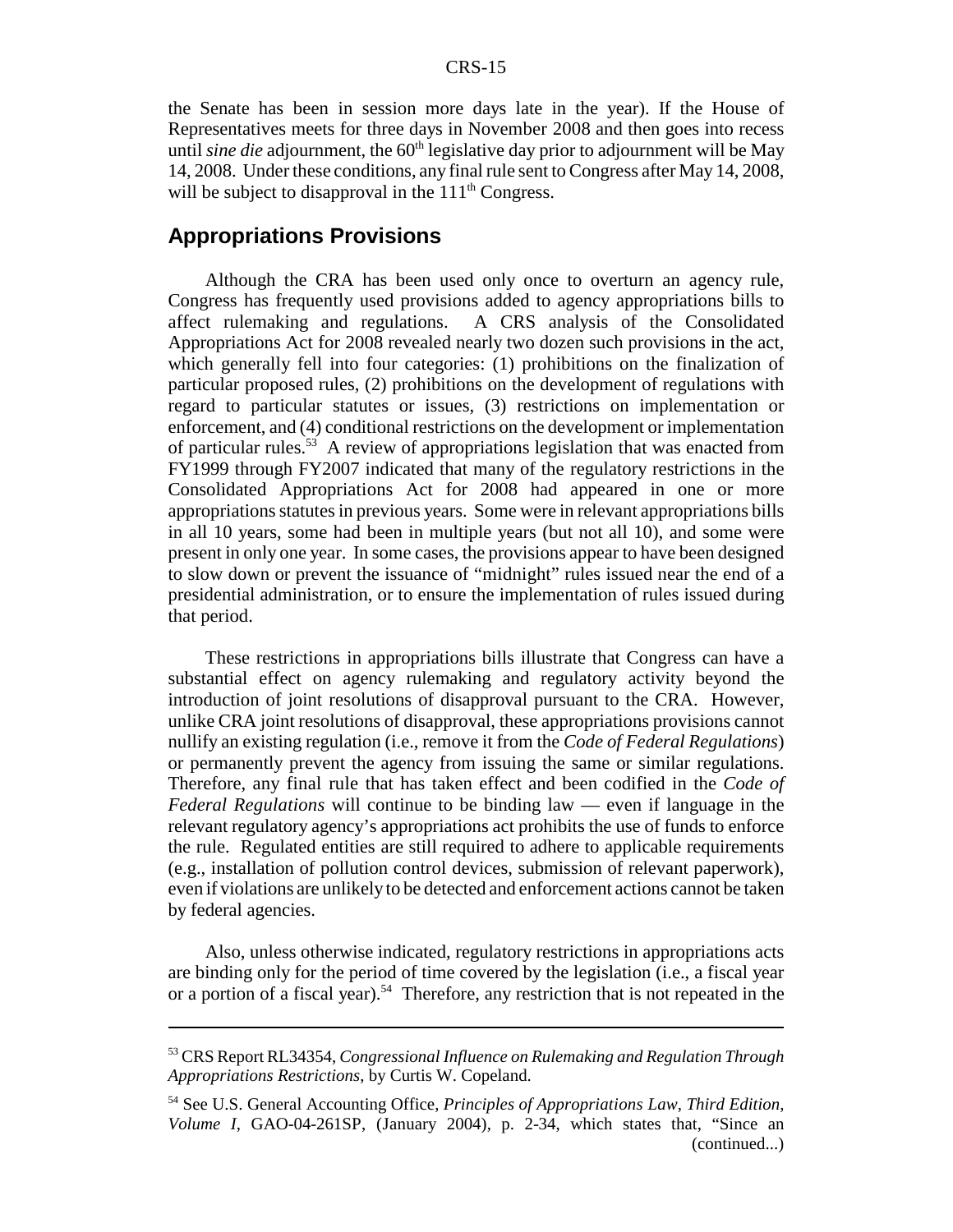next relevant appropriations act or enacted in other legislation is no longer binding on the relevant agency or agencies. However, some appropriations provisions are worded in such a way that they have essentially become permanent or multi-year requirements.

Most of the regulatory restrictions are in appropriations bills providing funds for particular agencies or groups of agencies. Therefore, the prohibitions are generally applicable only to the agencies funded by that appropriations measure. However, some of the regulatory prohibitions are in the "General Provisions — Governmentwide" section of one of the appropriations measures (for FY2008, Title VII of the Financial Services and General Government Appropriations Act), and are, therefore, applicable to virtually all federal agencies. Other provisions are worded in such a way that their effects are broader than the agencies funded by those particular appropriations bills (e.g., those that prohibit the use of funds in "this or any other Act" to publish or implement regulations).<sup>55</sup>

On the other hand, some of the appropriations provisions limiting regulatory actions may not be as restrictive as they initially appear. Some federal regulatory agencies derive a substantial amount of their operating funds from sources other than congressional appropriations (e.g., user fees), and the use of those funds to develop, implement, or enforce rules may not be legally constrained by language preventing the use of appropriated funds.<sup>56</sup> Also, some federal regulations (e.g., many of those issued by the Environmental Protection Agency and the Occupational Safety and Health Administration) are primarily implemented or enforced by state or local governments, and those governments may have sources of funding that are independent of the federal funds that are restricted by the appropriations provisions. Some state or local governments may also have their own statutory and regulatory requirements that are the same as or similar to the federal rules at issue, or may even go beyond federal standards.57 If state or local funds or legal authorities are used to

 $54$  (...continued)

appropriation act is made for a particular fiscal year, the starting presumption is that everything contained in the act is effective only for the fiscal year covered. Thus, the rule is: A provision contained in an annual appropriation act is not to be construed to be permanent legislation unless the language used therein or the nature of the provision makes it clear that Congress intended it to be permanent."

<sup>55</sup> See U.S. General Accounting Office, *Principles of Appropriations Law*, p. 2-33, which says that a general provision "may apply solely to the act in which it is contained ('No part of any appropriation contained in this Act shall be used ...'), or it may have general applicability ('No part of any appropriation contained in this or any other Act shall be used ...')."

<sup>&</sup>lt;sup>56</sup> Others, however, take the view that even these non-appropriated funds must be at least figuratively deposited into the Treasury, and that "all spending in the name of the United States must be pursuant to legislative appropriation." Kate Stith, "Congress' Power of the Purse," *The Yale Law Journal*, vol. 97 (1988), p. 1345.

<sup>&</sup>lt;sup>57</sup> For example, under the Occupational Safety and Health Act, states may set standards for hazards such as ergonomic injury for which no federal standard has been established. See U.S. General Accounting Office, *Regulatory Programs: Balancing Federal and State* (continued...)